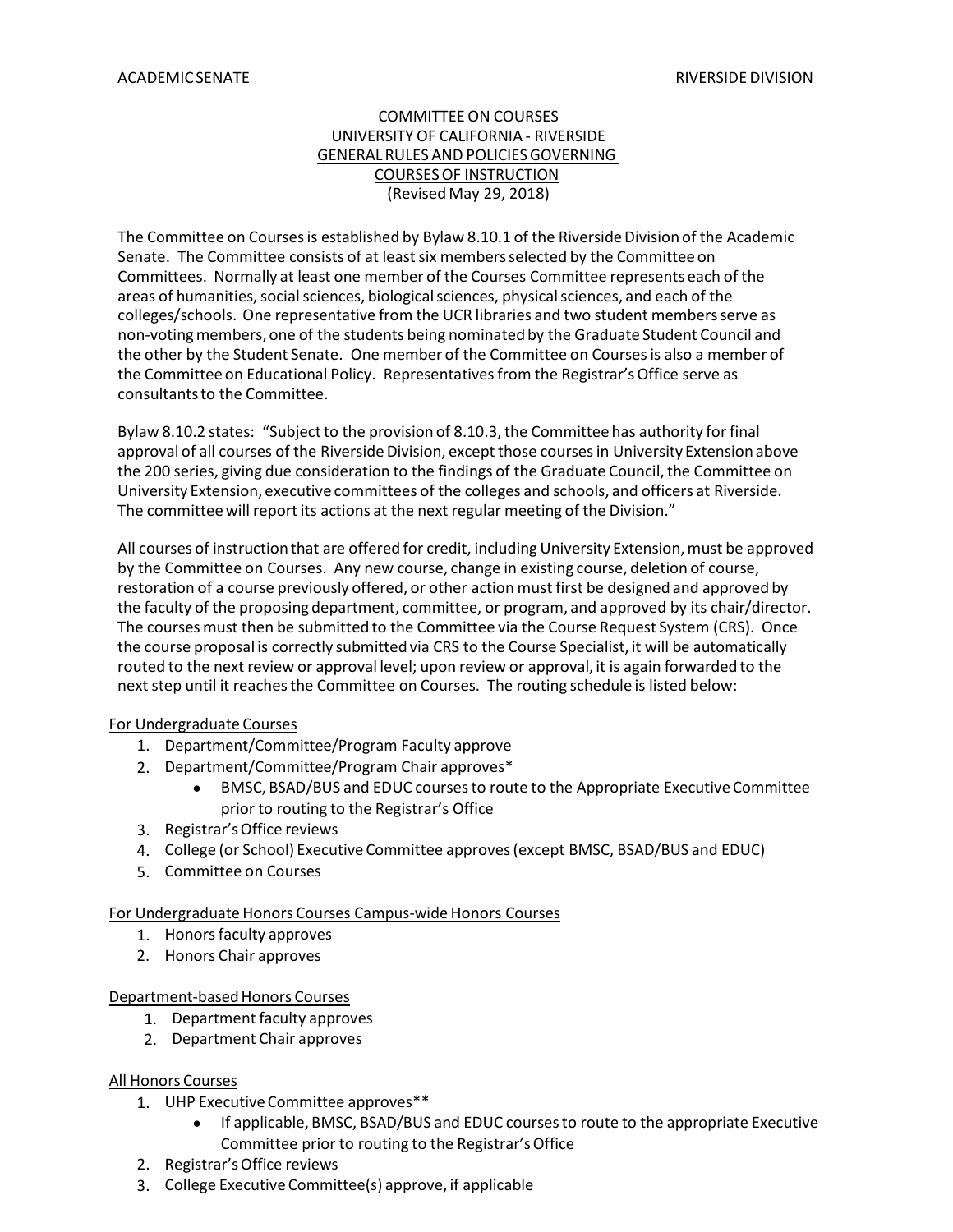4. Committee on Courses approves

#### For Graduate Courses

- 1. Department/Committee/Program Faculty approve
- 2. Department/Committee/Program Chair approves\*
	- BMSC, EDUC, and MGT courses to route to the appropriate Dean prior to routing to the Registrar's Office
- 3. Registrar's Office reviews
- 4. Dean of the College (or Division) for review
- 5. Graduate Council approves
- 6. Committee on Courses approves

#### For Professional Courses

- 1. Department/Committee/Program Faculty approve
- 2. Department/Committee/Program Chair approves
	- If applicable, BMSC, EDUC, and MGT courses to route to the appropriate Executive Committee prior to routing to the Registrar's Office
- 3. Registrar's Office reviews
- 4. College (or Division) Executive Committee approves
- 5. Graduate Council approves
- 6. Committee on Courses approves

#### For Extension Courses

- 1. Dean of University Extension approves
- 2. Chair of the academic department approves
- 3. Committee on University Extension approves
- 4. Committee on Courses approves

Submission deadlines for proposals for courses numbered 001-299 are posted on the Committee's webpage. Submission deadlines for courses numbered 300-499 may be obtained from the Course Specialist (X2-2459).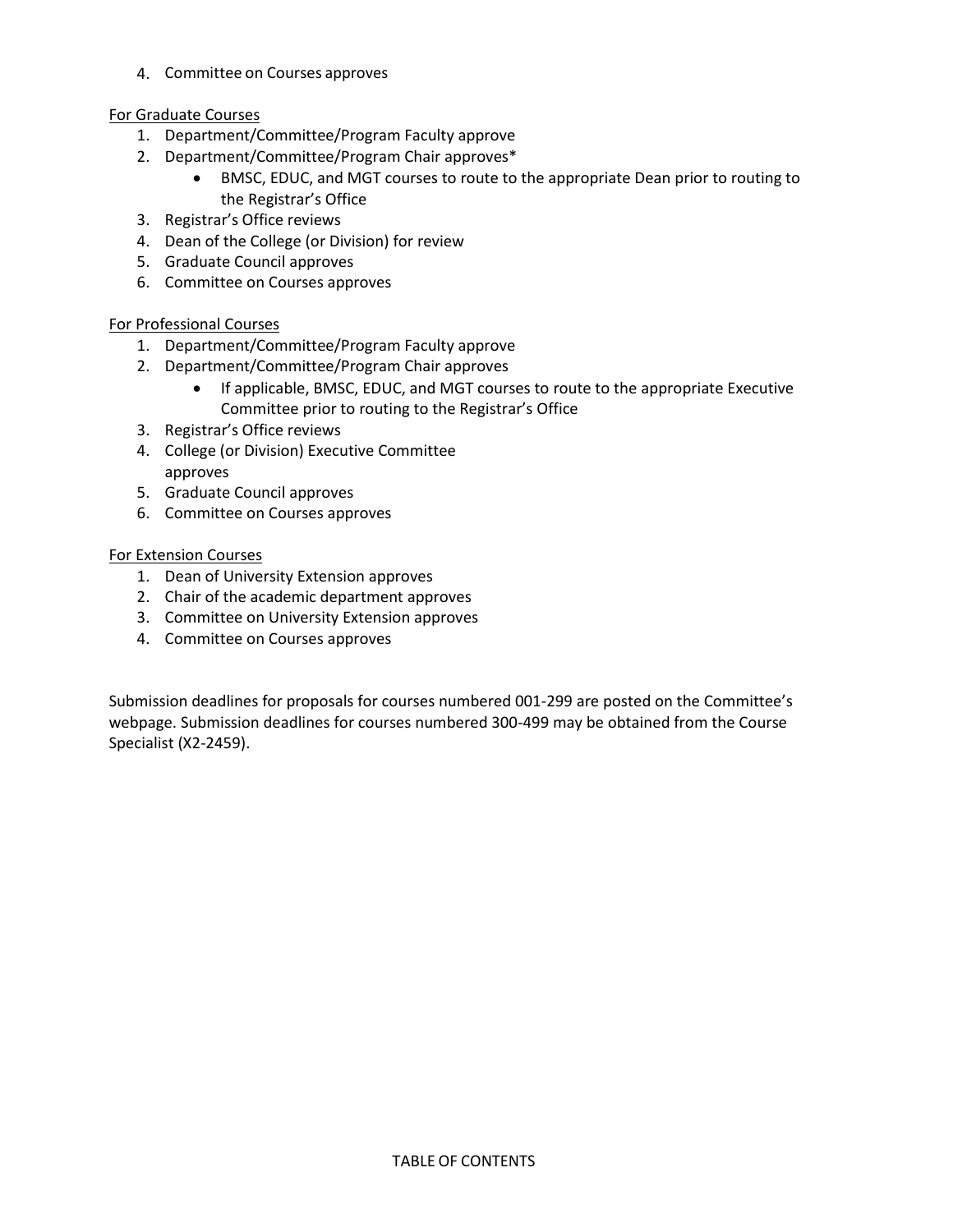| Special Instructions for Completing Sections within the Box on the    |  |
|-----------------------------------------------------------------------|--|
|                                                                       |  |
|                                                                       |  |
|                                                                       |  |
|                                                                       |  |
| Lecture, seminar, discussion, workshop, colloquium, or consultation 7 |  |
|                                                                       |  |
| Laboratory, practicum, field work, screening, internship,             |  |
|                                                                       |  |
| Outside reading, individual study, research, extra reading,           |  |
|                                                                       |  |
|                                                                       |  |
|                                                                       |  |
|                                                                       |  |
|                                                                       |  |
|                                                                       |  |
|                                                                       |  |
|                                                                       |  |
|                                                                       |  |
|                                                                       |  |
|                                                                       |  |
|                                                                       |  |
|                                                                       |  |
|                                                                       |  |
|                                                                       |  |
|                                                                       |  |
|                                                                       |  |
|                                                                       |  |
|                                                                       |  |
|                                                                       |  |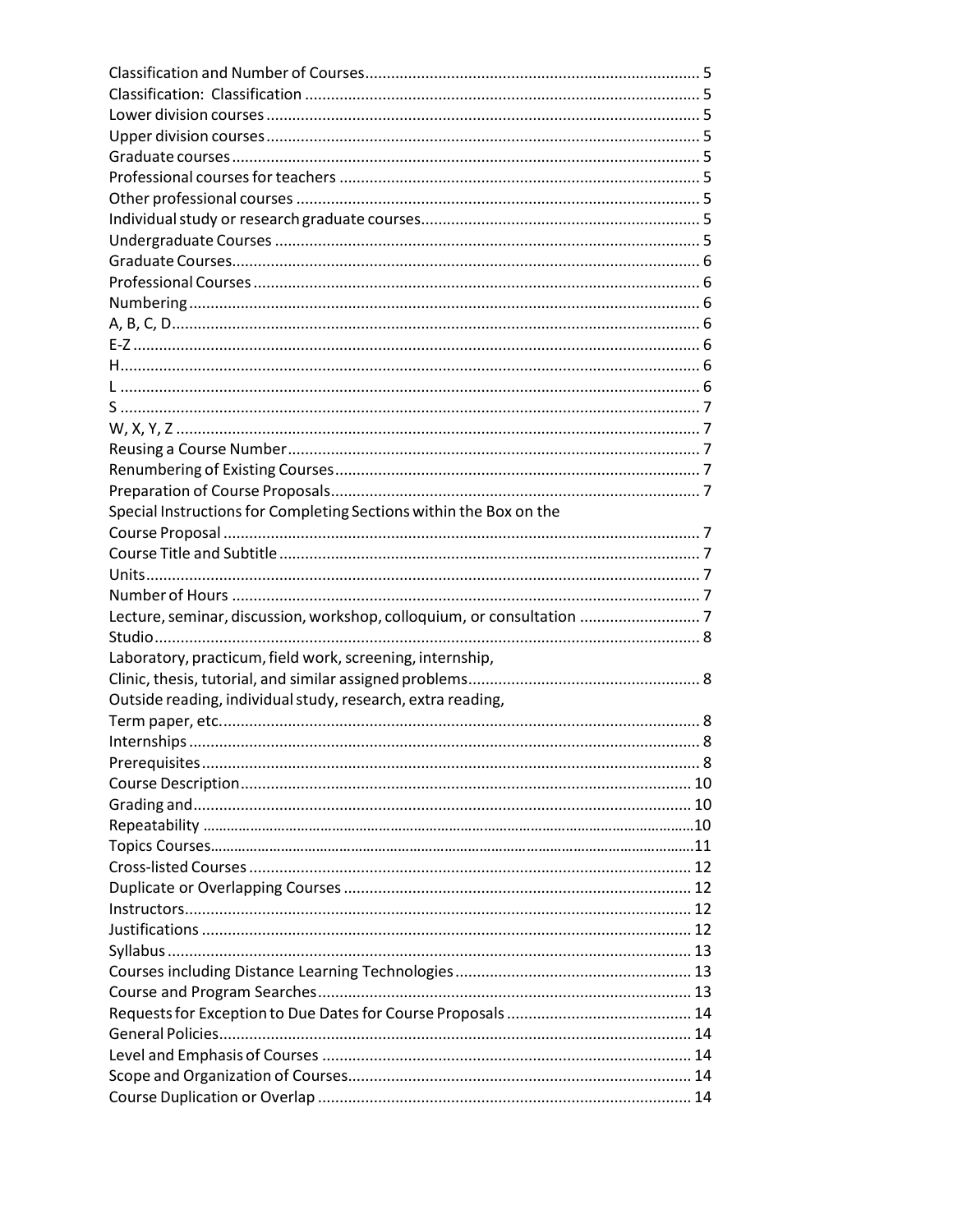| E-Z Umbrella Course with Segment Subtitles Listed in Its Description 16        |  |
|--------------------------------------------------------------------------------|--|
|                                                                                |  |
|                                                                                |  |
|                                                                                |  |
| Procedure for Approval of an E-Z Umbrella Course with Segment Subtitles Listed |  |
|                                                                                |  |
| Procedure for Approval of an E-Z Umbrella Course without Segment Subtitles     |  |
|                                                                                |  |
| Procedure for Approval of an Individual Segment Whose Subtitle Is Not Listed   |  |
|                                                                                |  |
|                                                                                |  |
|                                                                                |  |
|                                                                                |  |
|                                                                                |  |
|                                                                                |  |
|                                                                                |  |
|                                                                                |  |
|                                                                                |  |
|                                                                                |  |
| Policy Statement for Courses that Have Not Been Offered for Four Consecutive   |  |
|                                                                                |  |
|                                                                                |  |
|                                                                                |  |
|                                                                                |  |
| Requests for Approval of Associate Instructors (Associates-In) and of Teaching |  |
|                                                                                |  |

# Appendices:

| 1A. Faculty-Student Contact and Non-Contact Hours in Relation to Units Earned  22 |  |
|-----------------------------------------------------------------------------------|--|
| 1B. Letter from Committee on Courses Clarifying Workload vs. Units  23            |  |
|                                                                                   |  |
|                                                                                   |  |
|                                                                                   |  |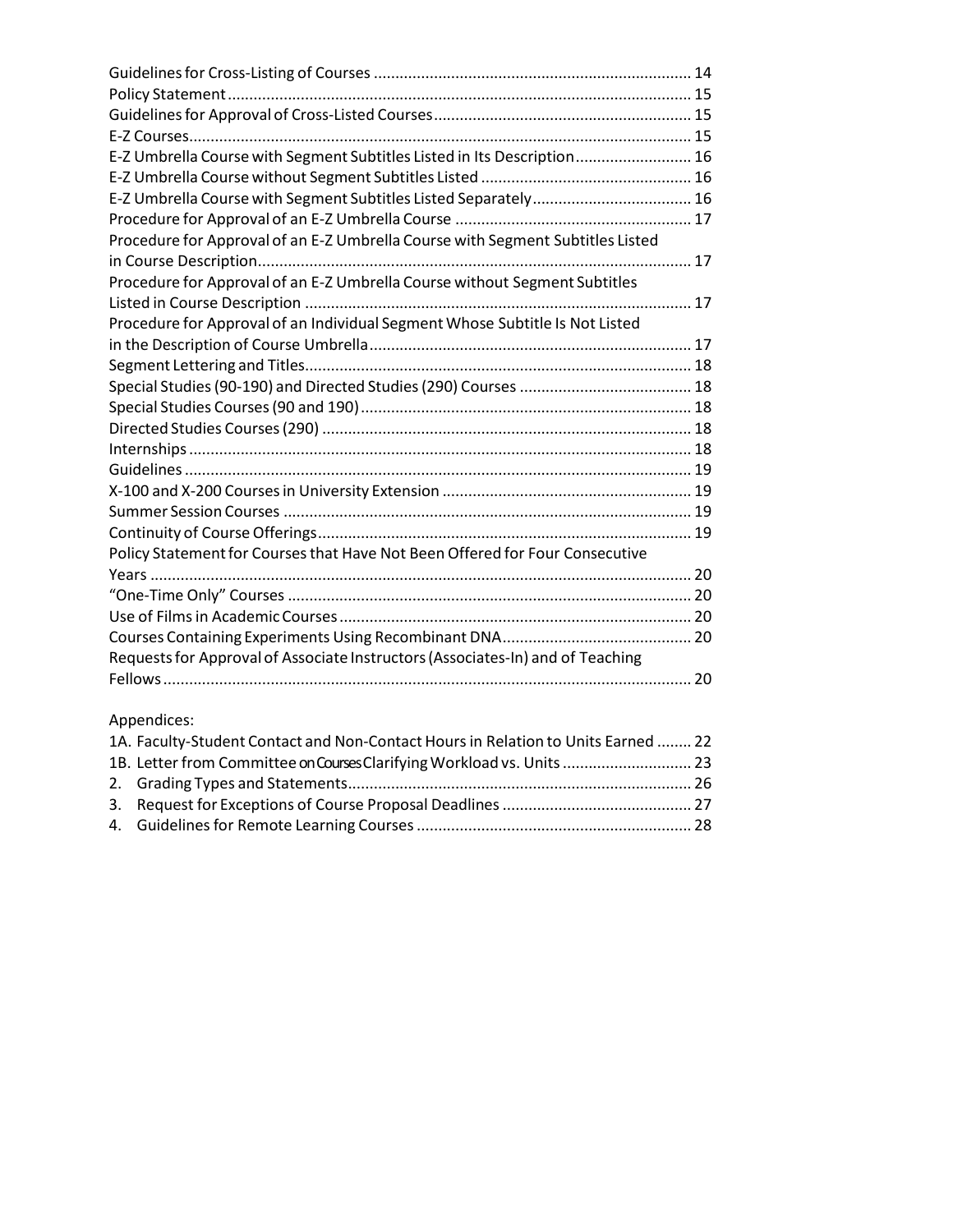In submitting a course proposal form, the following items must be given consideration:

#### I. Classification and Number of Courses:

A.  $\,$  <u>Classification:</u> Classification of courses is contained in Senate Regulations (SR) 739, 740, and 742.  $^1$ 

SR 740 classifies courses as--

- 1. Lower division courses are open to freshmen and sophomores and are numbered 1-99 or are designated by a letter, especially if the subject is usually taught in high school. In no department is a lower division course acceptable for upper division credit.
- 2. Upper division courses are numbered 100-199 and are ordinarily open only to students who have completed at least one lower division course in the given subject, or six quarters (or four semesters) of college work. Special study courses for undergraduates are numbered 199.
- 3. Graduate courses are numbered 200-299, and are ordinarily open only to students who have completed at least 18 (or 12 semester) upper division units basic to the subject matter of the course. Graduate courses must be approved by the Graduate Council and by the Committee on Courses.
- 4. Professional coursesfor teachers numbered 300-399, are offered in (the Graduate School of) Education, and in other departments and are specially designed for teachers or prospective teachers.
- 5. Other professional courses are numbered 400-499.
- 6. Individual study or research graduate courses are numbered 500-599 if they may be used to satisfy minimum higher degree requirements, otherwise they are numbered 600-699.<sup>3</sup>

The Committee on Courses will apply the following standardization to all courses:

#### UNDERGRADUATECOURSES

1 – 99 Lower Division Courses

100 - 199 Upper Division Courses

#### Titles and Numbersfor Special Undergraduate Courses

| 90          | Special Studies (1-5)                                |
|-------------|------------------------------------------------------|
| 190         | Special Studies (1-5)                                |
| 191         | Seminar in                                           |
| 192         | Junior Seminar (1-4)                                 |
| 192H        | Junior Honors Seminar (1-4)                          |
| 193         | Senior Seminar (1-4)                                 |
| 193H        | Senior Honors Seminar (1-4)                          |
| 194         | Independent Reading (1-2, with a maximum of 4 units) |
| 195 or 195H | Senior Thesis (4-4-4 or less, maximum 12)            |
| 196 or 196H | Senior Research Paper (1-4, not repeatable)          |
| 197         | Research for Undergraduates (1-4)                    |
| 198G        | Internship, Group (1-12, repeatable to 16)           |
| 198H        | Junior Honors Research (1-4)                         |
| 1981        | Internship, Individual (1-12, repeatable to 16)      |
| 199         | Senior Research (1-4)                                |
| 199H        | Senior Honors Research (1-5)                         |
|             |                                                      |

<sup>1</sup> Universitywide Manual of the Academic Senate.

<sup>2</sup> Riverside uses a slight variation from SR 740 in those courses assigned numbers 190-199.

<sup>3</sup> 500-699 courses are not in common use in Riverside.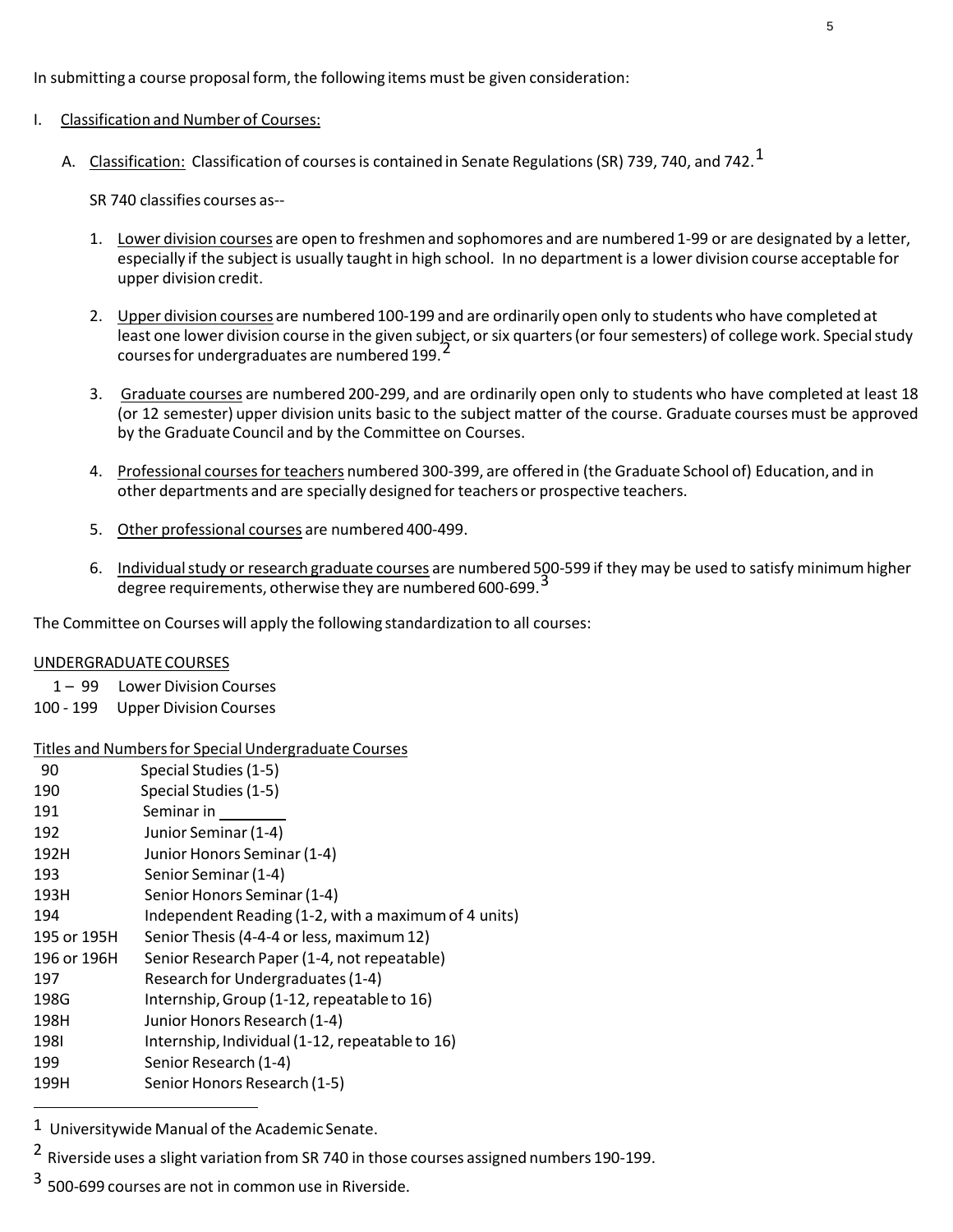#### GRADUATE COURSES

200-299

#### Titles and Numbersfor Special Graduate Courses

- 287 Interdisciplinary Seminar
- 290 Directed Studies(1-6)
- 291 Individual Study in Coordinated Areas
- 292 Concurrent Studiesin [Department/Program](1-4, repeatable for credit; concurrent enrollment by graduate studentin undergraduate course, with credit for additional graduate level participation)
- 297 Directed Research (1-6)
- 298G Internship,Group (1-12, repeatable to 16)
- 298I Internship, Individual (1-12, repeatable to 16)
- 299 Research for the Thesis or Dissertation (1-12)

# PROFESSIONAL COURSES 4

- 300 399 Professional Coursesfor Teachers
- 301 "Teaching of at the College Level" or "Directed Studiesin the Teaching of " (To be graded S/NC. Units must accurately reflect hours of training.)
- 302 "Apprentice Teaching" or "Teaching Practicum", variable (1-4) units. Open to all appropriate Academic Student Employees (ASE's) with units assigned to reflect teaching activity during the applicable quarter. To be graded S/NC.
- 398G Internship,Group (1-12, repeatable to 16)
- 398I Internship, Individual(1-12, repeatable to 16)
- 400 499 Other Professional Courses

#### B. Numbering:

1. A, B, C, D: These letters are used in sequential course titles to indicate the affinity of topics covered in the several quarters(i.e. CHEM 001A, CHEM 001B). Students are generally required to complete the whole series or a substantial portion of it. A, B, C, D, courses **do not** necessarily indicate sequential presentation of the courses. Each quarter's offering is considered a separate course, and new coursesmust be proposed separately, indicating as specifically as possible the content of each quarter's course.

In a new sequence, the letters A, B, C, ... must be used beginning with "A," in order. If a course in a sequence is eliminated, any courses with subsequent letters must be changed to restore the proper sequence. For example, if the "A" course in an A-B-C sequence is deleted, courses "B" and "C" must be changed to "A" and "B" respectively.

Note: (E-Z) courses do not follow this rule, but rather function as independent courses. Letter suffixes for these courses may be used in any order.

- 2. E-Z: The letter designations "(E-Z)" immediately following a course number(e.g., HIST 191 (E-Z), Seminarin History) indicate that different segments or topics within the sequence may be taken for credit. These segments are relatively free standing and students are generally not expected to take the whole series or a substantial portion of it. A student may not receive credit for the same lettered segment unless otherwise indicated in the course description.<sup>5</sup> The letters "E" through "Z" do not indicate an order or prerequisites.
- 3. H: The letter "H" immediately following a course number usually designates an honors course.
- 4. L: The letter "L" immediately following a course numberin the sciences usually designates a laboratory course.

<sup>&</sup>lt;sup>4</sup> See footnote 3 on page 5.

<sup>5</sup> For additional information on E-Z coursessee pp. 10-16.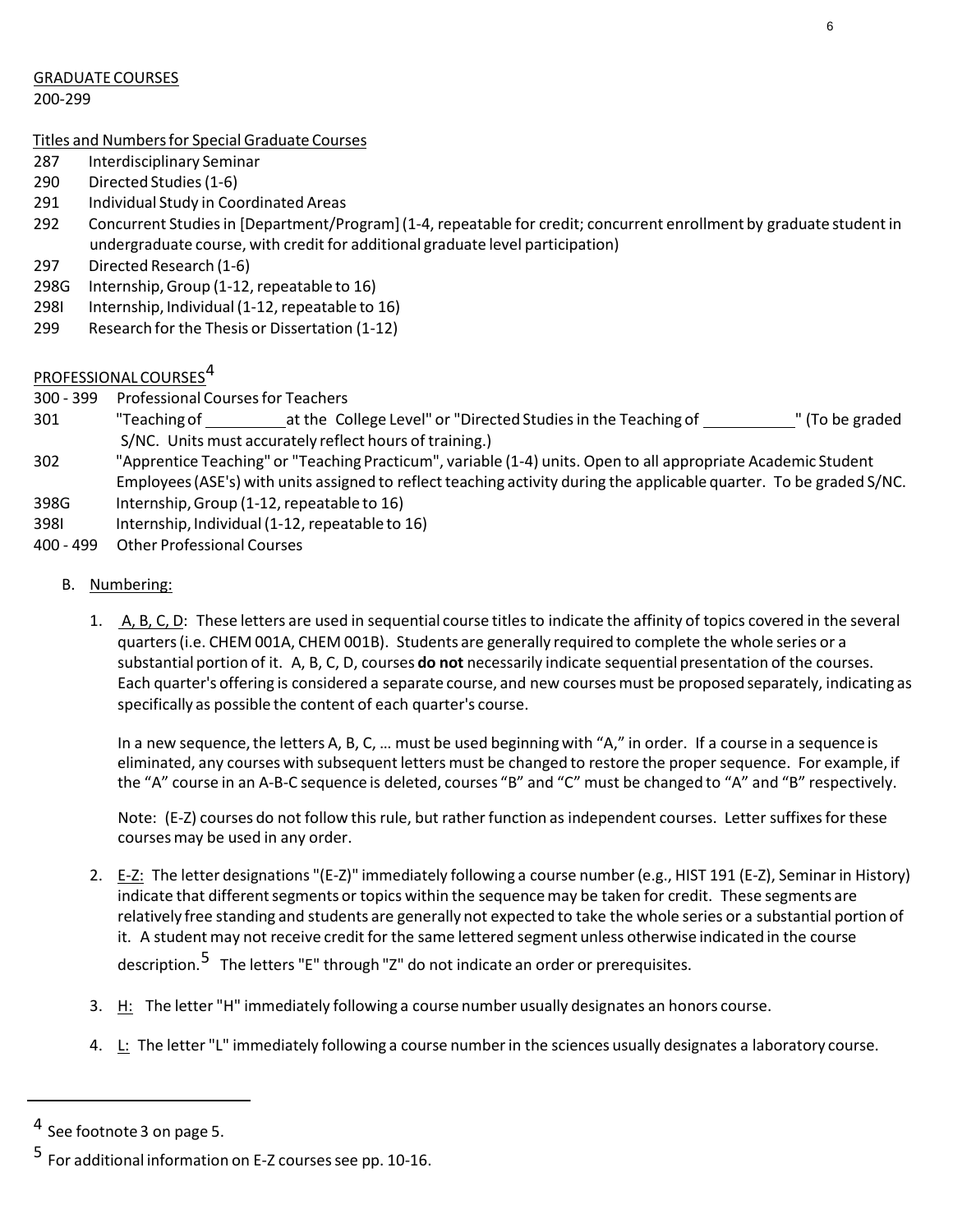- 5. S: The letter "S" is used to designate a "special course" which means there is a parallel course that has additional workload and credit as well as an additional activity as the non-S course. An "S" course will also affect the other's course credit statement. However, not all courses with an "S" suffix are special courses; E-Z courses may have "S" segments.
- 6. W, X, Y, Z: The letter W, X, Y, or Z following a course number usually designates a Writing Across the Curriculum (WAC) course which satisfies, or partially satisfies,the ENGL 001C requirement.
	- a. Letter W indicates a standard WAC course
	- b. Letter X indicates either a lower or upper division course that is both a WAC and Honors course.
	- c. Letter Y indicates a standard WAC course for half (1/2) credit.
	- d. Letter Z indicates either lower or upper division courses that are both half WAC and Honors.
- 7. Reusing a Course Number: In order to avoid duplication of credit problems in *General Catalog* copy and on student records within the normal period to degree completion, a minimumof three years must elapse before a number is reused to designate a different course. Any variance to this rule must be approvedby the Committee.
- 8. Renumbering of Existing Courses:
	- a. Renumbering of existing undergraduate course within undergraduate listing; renumbering an existing graduate course within graduate listing:

Proposal is submitted as "Change existing course" to reflect the number change.

- b. Renumbering existing undergraduate course as a graduate course, or vice versa: Two course proposals are required: one for the "new" course and one for "deletion of course."
- II. Preparation of Course Proposals.

Course proposals are prepared and may be viewed via the Course Request System (CRS).

- A. Special Instructions for Completing Sections within the Box on the Course Proposal
	- 1. Course Title and Subtitle: Titles and subtitles should be in English and provide a precise description of content and emphasis. As titles and subtitles that are more than 30 spaces in length will be abbreviated in the Schedule of Classes and on transcripts, care should be taken to ensure brevity and clarity of content.
	- 2. Units: SR 760 states: "The value of a course in units shall be reckoned at the rate of one unit for three hours' work per week per term on the part of the student, or the equivalent."

The academic unit submitting the course mustsubstantiate conformity to SR 760.

- 3. Number of Hours: The number of hours per week proposed by the departmentshould be specified as to lecture, seminar, discussion, workshop, colloquium, laboratory, practicum, research, studio, screening, consultation, field, internship, individual study, extra reading, or term paper. If none of these terms adequately describes the work, the hours may alternately be designated as "activity." The category "activity"may also be used for hours with varying content (e.g., students choose from screening, extra reading, and field trips). Hours per week per unit of **credit may not be less than, but may exceed,those listed in the following guidelines:**
	- a. One unit for each hour per week of lecture, seminar, discussion, workshop, colloquium, or consultation. Discussion is assumed to mean that the class meets regularly each week for the purpose of group consideration of course materials as distinct from lecture. The designation of one hour for "consultation" implies a regularly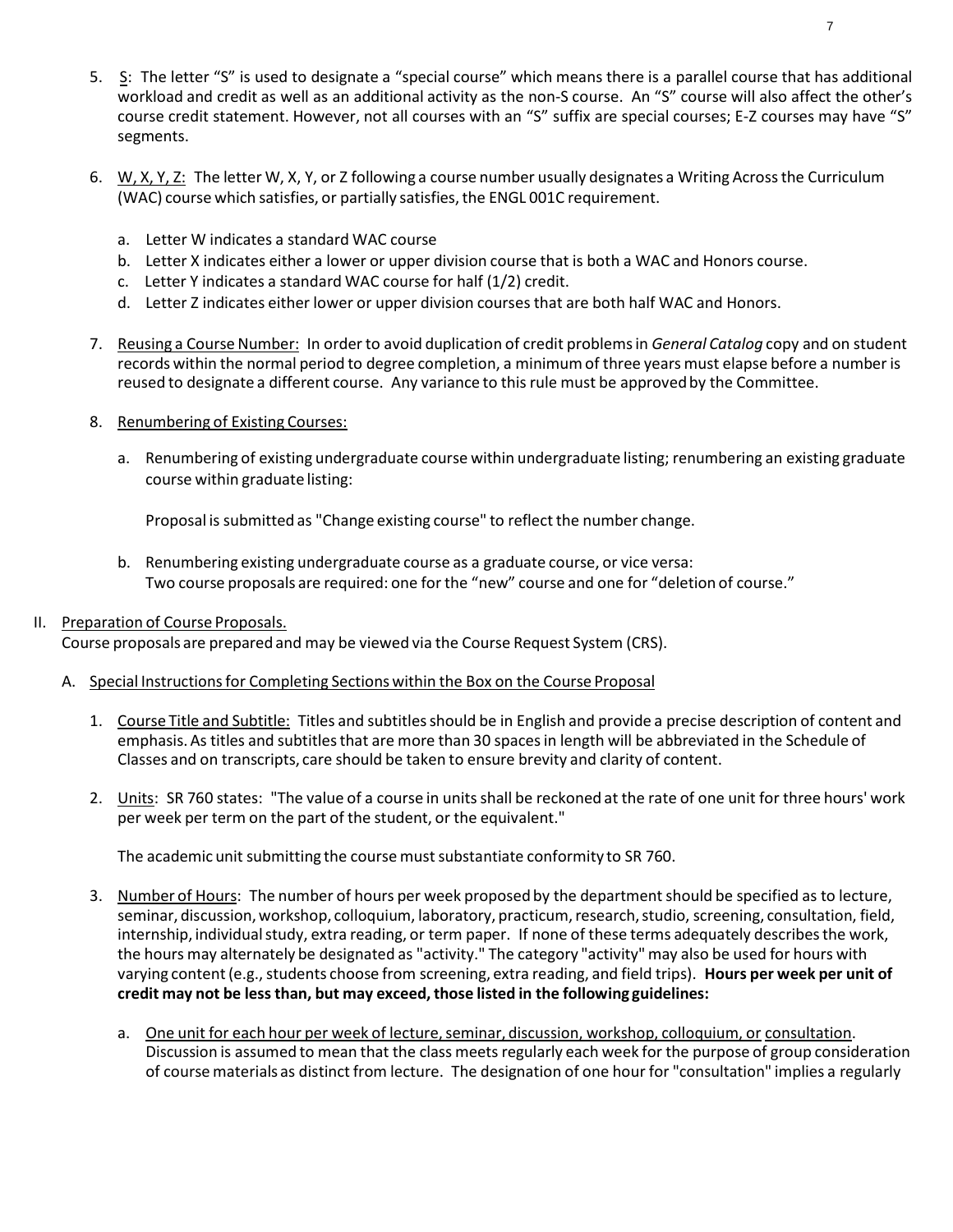It is understood that a minimumof two hours of outside reading or other preparation is expected each week for each hour of lecture,seminar, consultation or discussion. **Appendix 1 (parts A and B)** containsfurther information about requirements for faculty contact and non- contact hours in relation to units.

- b. One unit for each two to three hours per week of studio, which includes performance or individual practice.
- c. One unit for each three hours per week of laboratory, practicum, field work, screening, internship, clinic, thesis, tutorial, and activity.
- d. One unit for three hours of outside reading or other preparation each week is expected for individual study, research, extra reading, term paper, etc. These categories imply that the reading or research effort exceeds the standard preparation to support lecture, discussion, etc. (as described in "a" above). The content of these educational activities and the method of evaluationmust be described in the syllabus.
- e. Internships: Internships(courses numbered 198I, 198G, 298I, 298G, 398I and 398G) have additional activity and hour requirements. See section VII in these guidelines.

The Committee on Courses may require academic units to submit course proposals in order to substantiate conformity to these guidelines.

For the actions listed below, the syllabus should conform to whatever activities are listed, and should show how completion of the activities by the student will be evaluated.

New course Restoration of course Change of "faculty contact" hours of an existing course Addition of "faculty contact" hours to an existing course

For the actions listed below, the syllabus should describe activities that do not involve faculty contact and should show how completion of these activities by the student will be evaluated.

New course Restoration of a course Change of the "noncontact" hours of an existing course Addition of "noncontact" hours to an existing course

4. Prerequisites: Prerequisites for courses are established by the department, committee, or program, and require the approval of the Committee on Courses. Prerequisitesfor upper-division and graduate coursesshould ordinarily meet the requirements of SR 740. The Committee interprets SR 740 to mean that the minimumprerequisite(s) for courses numbered 100-199 (inclusive)is/are "upper-division standing or consent of instructor" and/orsuccessful completion of one or more introductory course(s) in the discipline. The minimumprerequisite for courses empression of the of more indicated by course, which also prince the imminism proceptions for course,  $\overline{6}$ Prerequisites less restrictive than these will be permitted only for extraordinary reasons and will require strong justification. Normally, prerequisites should be limited to the courses necessary for students to comprehend the material presented in the proposed course. More extensive prerequisites must be justified.

A specific prior Grade Point Average may not be listed as a prerequisite for a course, with the exception of honors courses.(A minimumgrade, typically C-, in one or a very few specific prerequisite coursesmay be listed among the

 $6$  Note: Academic maturity is presently attested to for undergraduates by a GPA in excess of 3.0, consent of the instructor, and evidence of successful completion of upper-division work in the same discipline.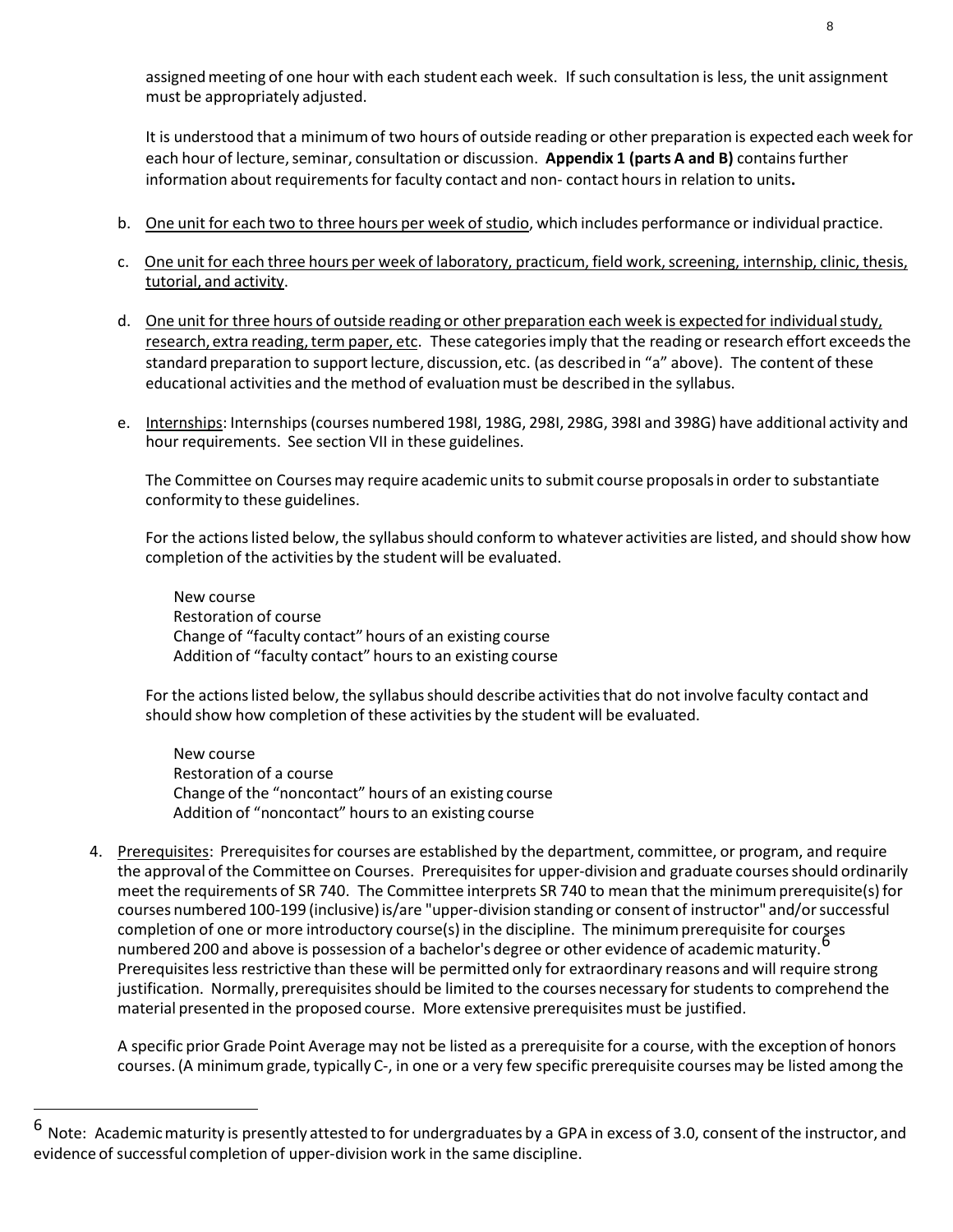prerequisites for a course.) Redundancy in lists of prerequisite courses should be avoided. For example, lowerdivision coursesthat are already subsumed under upper-division requirementsshould not be included in the list. For purposes of fulfilling prerequisites for other courses and for issues of overlap with other courses, Honors courses and corresponding non-Honors courses are equivalent on fulfillment of prerequisites and course overlap.

Should a department wish to restrict enrollment in a course because pedagogically the course requires students to be in a certain major or class level, this restrictionmust be added to the course prerequisite statement. A restriction allows all seats within a course to be held for students who meet a specific criterion; students who do not meet a course restriction will be prevented from enrolling. Course restrictions may be based on a student's class, college, career level, or major. Some restriction examples include but are not limited to: courses restricted to freshmen or sophomore students only; coursesthat are restricted to a specific major, such as, Ethnic Studies or Computer Science majors only. Any restriction request requires strong justification, including the following:

- a. A report which describes whether any other major or minor programs at UCR, outside the requesting department, requiresthis course, either as a specific requirement or on a list of options, in order to satisfy a requirementin the student'smajor or minor program. In order to generate this report, the preparer should request a programsearch (see below, II. 4, G). If the search indicatesthat extra departmental major and/or minor programswill be affected by the restriction, consultation must take place with the affected departments/programs as to how to minimize adverse effects of the change on all students concerned.
- b. Taking into consideration the findings in item a, the department should consider carefully what is the most appropriate form of enrollment restriction which will achieve access for its students while not unduly limiting access to other students with appropriate prior knowledge and demonstrated need to take the course.

Departments that wish to enforce priority enrollment, that is, holding seats for a select student population for enrollment management purposes, must include a priority enrollment statement to the course proposal. Priority enrollment is approved for a three-year limited duration and will require a new course proposalsubmission subject to review and approval to continue beyond the three-year period further details of review below). Additions of prerequisites are strongly discouraged unless there is an academic reason for adding the prerequisite. Therefore, a justification for a prerequisite should not simply state that it is for enrollment management purposes or to create priority for students within the major. Any priority enrollment request requires strong justification, including the following:

- a. A report which describes whether any other major or minor programs at UCR, outside the requesting department's, require this course, either as a specific requirement or on a list of options, in orderto satisfy a requirementin the student'smajor or minor program. In order to generate this report, the preparer should request a programsearch (see below, II. 4, G.) If the search indicatesthat extra-departmental major and/or minor programswill be affected by the priority enrollment, these additional majors and /or minors must be added to the priority enrollment request. If a course is cross-listed it is expected that all departments within the cross-listing will have access to the course within the priority enrollment request. Requests to deviate from this must be strongly justified to include demonstrating how students who have the course in their degree requirements will be impacted.
- b. Taking into consideration the findings in item a, the department should consider carefully what is the most appropriate form of priority enrollment that will provide access for its students while not unduly limiting access to other students with demonstrated need to take the course. This justification needs to include data (i.e. enrollment history in the course to include majors/class level of students; projections for future need of the course for students requiring course to graduate, or other department factors) that substantiates the need to implement priority enrollment and how the department feels priority enrollment will positively impact the circumstance it is intended to mitigate.
- c. When implementing approved priority enrollment in the Student Information System, quota controls/reserved seating should be utilized in consultation with the Registrar's Office for assistance. General population students (students who do not meet priority enrollment criteria) should be given access to a portion of seats when at all possible.
- d. Approval for continuation after the three-year period will be based on a comprehensive review of data and narrative submitted by the department with the course proposal. The objective during this review is for the department to 1) demonstrate the positive impact the priority enrollment had on the major students,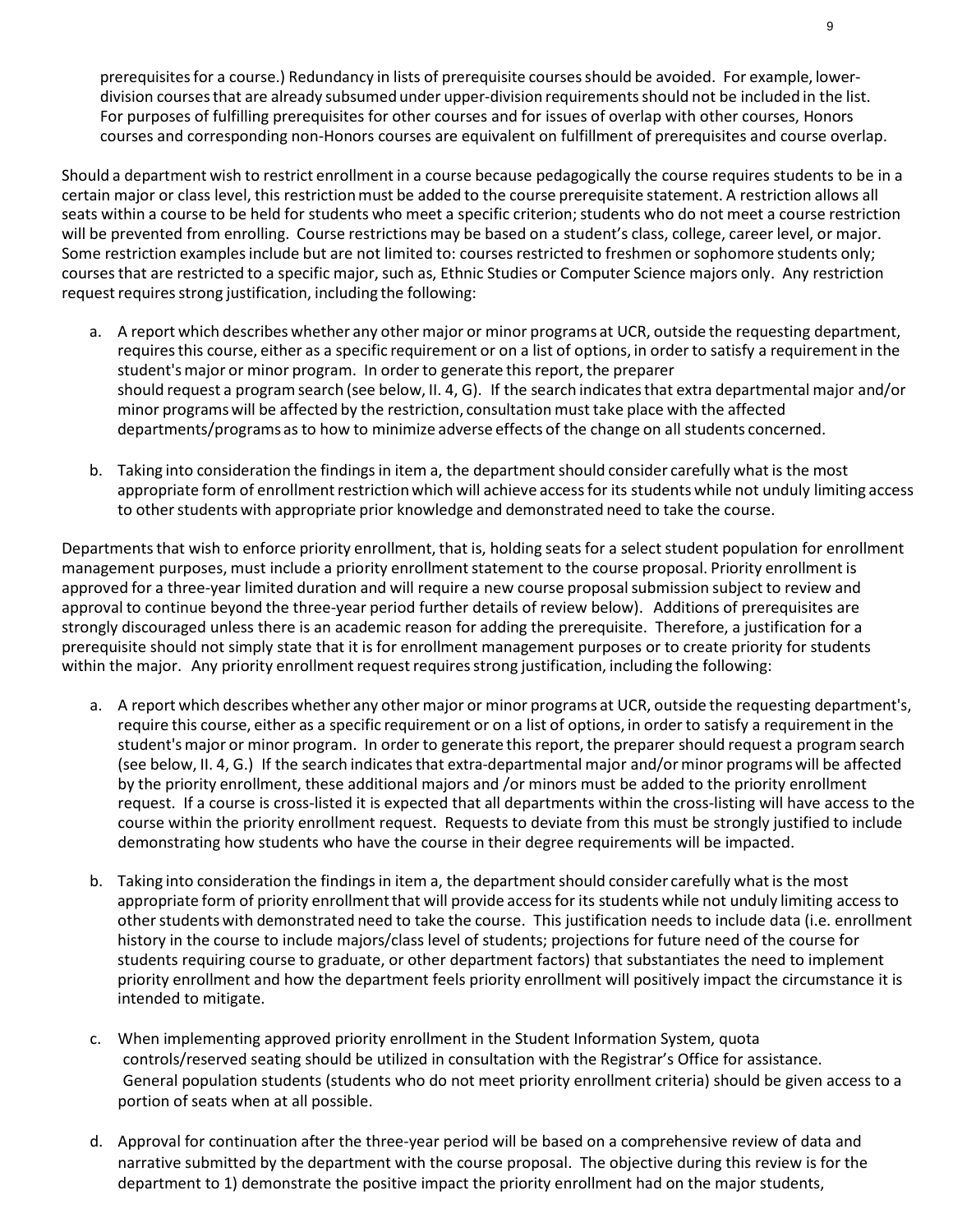therefore, meeting the goals of instituting priority enrollment, 2) document the continued need for the priority enrollment with key illustration that the issue still persists and 3) how the department has served the general population during the three year period of the priority enrollment.

Needs for data to support this process can be requested at<http://www.data-request.ucr.edu/> and will be supplied by the Registrar's Office.

- 5. Course Description: The description appears in the catalog and should convey the material, the nature, and the scope of the course in a manner that provides guidance to students as they select courses. Descriptions should comply with campus style guidelines and be 50 words or less, with the word count standard determined by the Registrar's Office.
- 6. Grading: Indicate the grading basisfor the course. If the course has special grading , include this information in the appropriate section(s).

Grading: Since Senate regulation 1.2.2 offers students broad latitude to take courses not counting toward their major requirements on a S/NC basis, an undergraduate course may not be restricted as "Letter Grade Only" unless it is an honors course that must be Letter Grade only or enrollment is restricted to majors only.

The default grading types for undergraduate courses are:

#### **Undergraduate Courses(001-199)**

The default grading type is Letter Grade or petition for Satisfactory/No Credit (S/NC), except for Honors courses that must be Letter Grade Only.

#### **Graduate and Professional Courses(200-499)**

The default grading type is Letter Grade only.

Appendix 2 presents these and other grading types and standard grading statements available on CRS.

7. Students may repeat courses for credit if the course allows repeatability under the specific circumstances laid out in this section.

#### Undergraduate Repeatability

A. Certain categories of undergraduate courses are normally repeatable for credit, and will routinely be approved as repeatable at a department's request. The repeatability may be unlimited, or may be limited to a specific number of units. In proposing or modifying a course in this category, departments should briefly explain the hours of repeatability that it is requesting, if more than 4 units are possible. These categories include:

- 1. Independent study
- 2. Internship
- 3. Research courses

B. Other types of courses may be approved as repeatable in one of two ways:

1. Repeatability may be requested up to a specified number of units as course content changes. The Committee on Courses recommends using the word "Topics" in the course title of any proposal to create such a course; if the word "Topics" is not used, other language in the course title and/or description should indicate that a range of possible topics is covered and that the course is repeatable. For such courses, each iteration of the course receives a subtitle that represents the changing topic of study. Course subtitles do not need to be approved individually by the Committee on Courses; instead, the department informs the Registrar of the course subtitle during planning for a particular quarter's course offerings.

If a department requests that a course be repeatable as content changes, it should explain in the justification for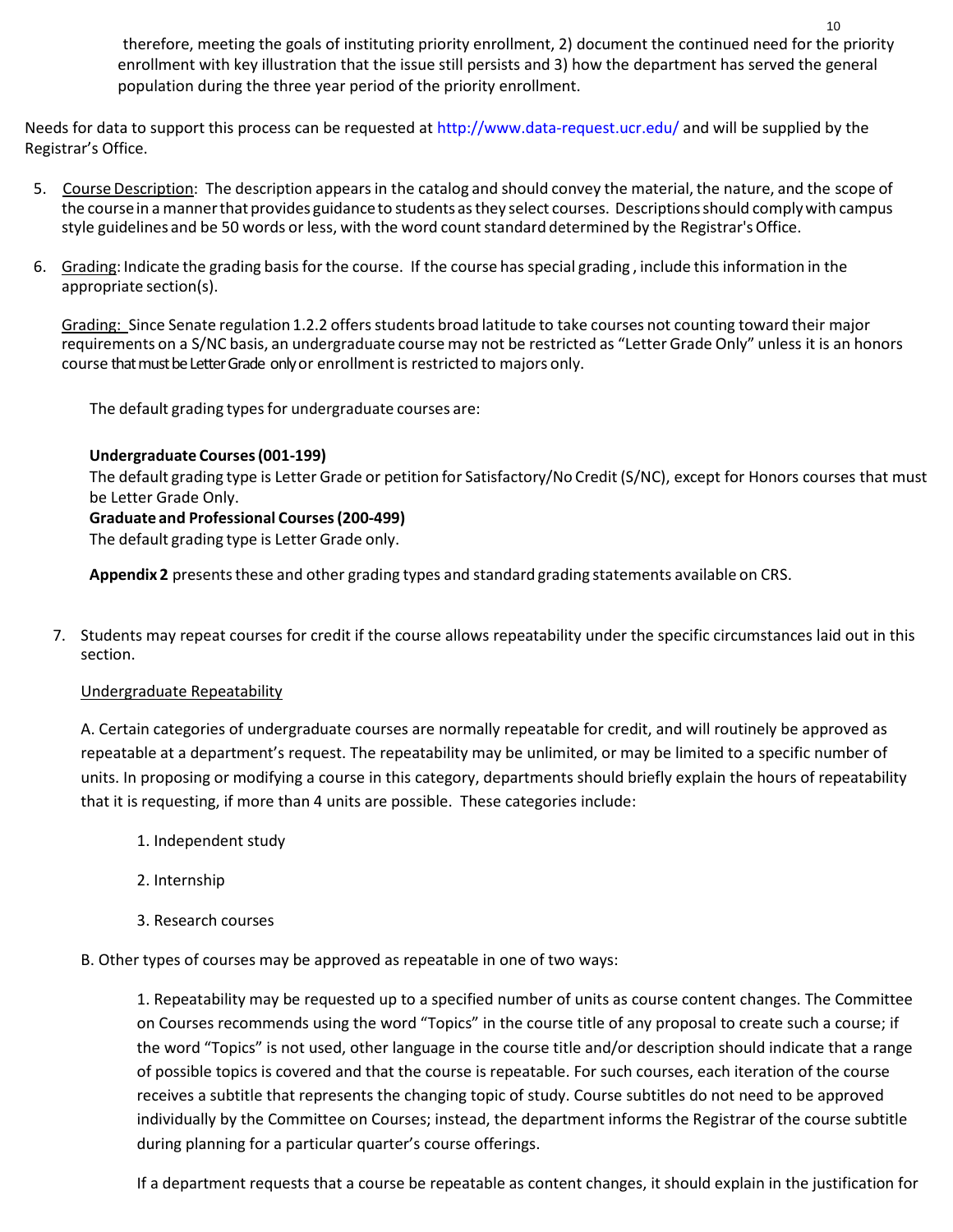repeatability why and how course content is expected to change over time. For planning purposes, if subtitles are expected to repeat less often than once every four years, a Topics course with subtitles is appropriate.

2. Repeatability may be requested with a limit for a specific number of units, even if course content does not explicitly change and no subtitles will be used. Requests for this form of repeatability will require detailed justification that explains why the work performed will not be duplicative. Courses in this category should not normally have the word "Topics" in their title.

#### NOTES

• If a department expects a specific set of topics to be repeated regularly under a general umbrella, a "Topics" course with an E-Z sequence should be created instead of a "Topics" course that is repeatable as content changes (See E-Z Courses). For planning purposes, if most segments are expected to repeat at least once every four years, E-Z segments are appropriate.

• Many E-Z course sequences have the word "Topics" in the title of the umbrella course (See: "Topics courses" and "E-Z courses"). However, using "Topics" in the title does not mean that individual EZ segments are repeatable. Only if a specific segment is approved as repeatable as content changes, or as repeatable to a specific number of units (as described above) is such an E-Z segment repeatable.

• Taking different segments in an EZ sequence never constitutes repetition.

#### Graduate course repeatability

Any graduate course may be made repeatable for credit, with appropriate justification. For example, in courses such as seminars and colloquia, the material covered varies each time the course is offered, or for each student taking the course. Departments must indicate whether a graduate course is repeatable when proposing or modifying a course, and provide the maximum units of credit that a student can earn from the course. Such courses do not normally, and should not have the word "Topics" in their title.

When their curricular needs make it desirable, departments may also request that graduate courses be repeatable only as content changes. In this case, they should consider creating a course with "Topics" in its title and repeatable as content changes (following the guidelines above under Undergraduate Repeatability).

Departments may also create EZ sequences of courses that cover different topics under a single umbrella. This is particularly suitable when the different topics are expected to be repeated on a regular basis. Taking different segments of an EZ sequence never constitutes repetition.

#### 8. Topics Courses

Courses with the word "Topics" in their title have been used in various ways in the past. In order to clarify the nature of such courses to students, the Committee on Courses recommends the following standardization of Topics courses. These guidelines will be applied to new courses, unless a department provides a careful explanation for variations in the use or non-use of the word "Topics" in courses in the respective categories. The Committee also urges departments revising courses in these categories to also adjust the course title to reflect these policies

#### A. Topics courses that constitute EZ sequences

The EZ course format provides a mechanism that allows multiple subtopics to be represented under one broad umbrella topic. (See EZ Courses). Such courses often contain the word "Topics" in the umbrella course title and description.

The use of EZ Topics sequences is appropriate when the majority of segments are regularly offered. A good rule of thumb is that most segments will be repeated at least once every four years.

11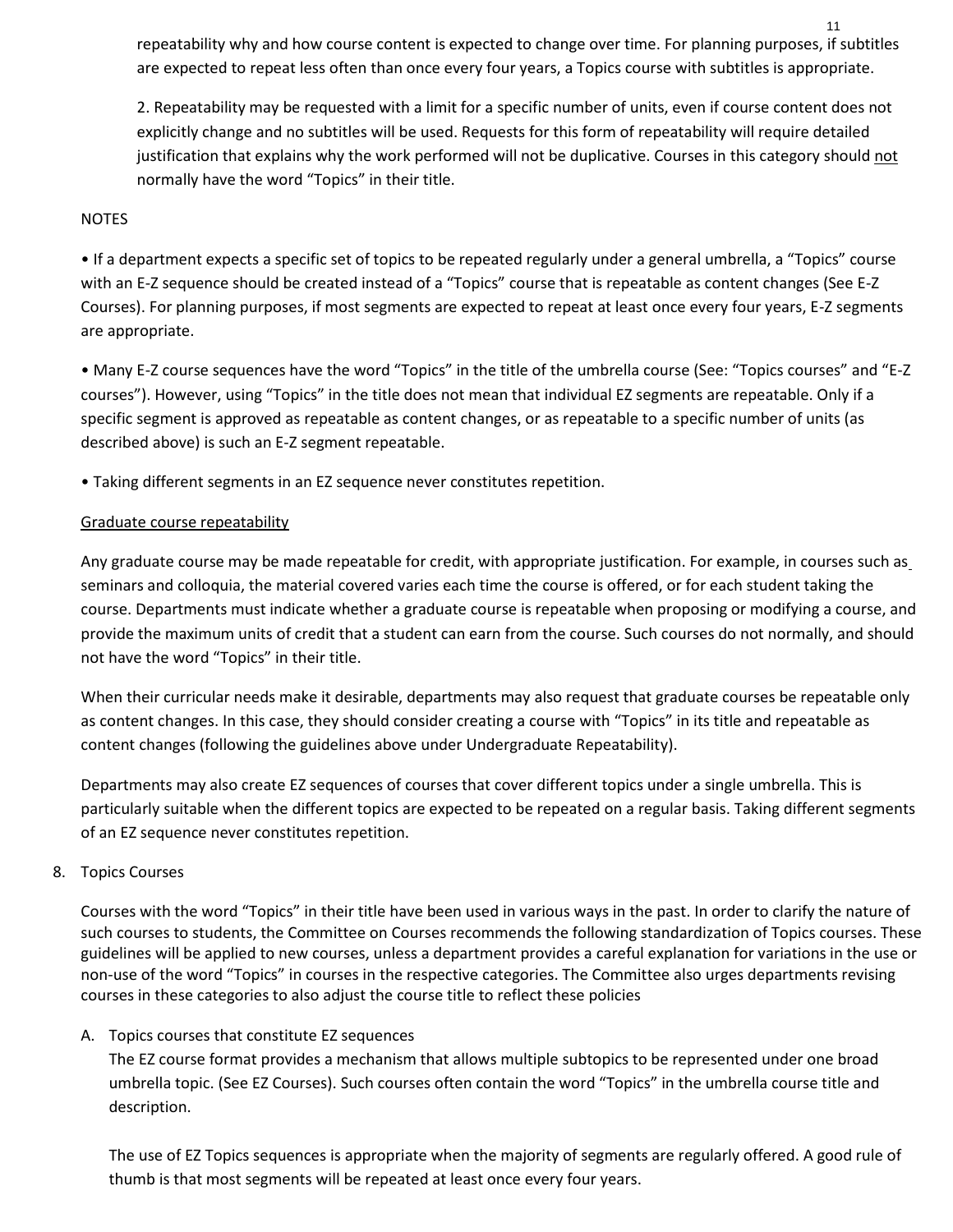B. Topics courses with subtitles, which may be repeatable as content and subtitle changes

A course that uses Topics in the course title may use subtitles to convey the specific material covered each time such a course is offered. When such a course is offered, the department assigns each course section with a subtitle that more precisely describes the specific content involved, and which also appears on students' transcripts. Putting the word "Topics" in the course title helps make students aware that the specific content varies each time the course is offered. Subtitles are not reviewed by the Committee on Courses, but are rather assigned when the department communicates them to the Registrar's office during course planning for a particular quarter.

Topics courses with subtitles allow faculty to explore diverse topics relating to a single larger theme without having to propose a new course each time the material changes. Such courses may also be used to take advantage of the expertise of a visiting professor, or for other "one-time" offerings. Topics courses with subtitles may be designated as 'repeatable as content changes' at a department's request. The 'repeatable as content changes' option also allows a single course number to cover varying offerings whose content is related to the main course title and description, but which are sufficiently different that students may earn credit for more than one iteration (See Repeatability).

If topics are expected to repeat regularly more often than once every four years, the department should consider creating an EZ sequence instead.

NOTE:

Some repeatable graduate courses currently in the catalog (December 2017) are labelled as "Topics" courses, but do not currently require subtitles. The Committee on Courses urges departments to add subtitles and to adjust repeatability statements (if necessary) for such courses when such courses come up for review or modification. Adding subtitles allows student transcripts to become more informative to future employers or universities, and avoids uncertainty about what material the course covered.

- 9. Cross-listed Courses: List any cross-listed (identical) courses in the appropriate section.
- 10. Duplicate or Overlapping Courses: If the course content overlaps with the content of other courses to the extent that credit is awarded for only one of the courses (e.g., HNPG 010A, HMSS 001, and HMSS 002), state so in the Credit Statement section. Credit overlap caused by duplication of content results in a punitive effect to students, as credit may be denied post-facto and this may delay graduation, cost excessstaff and studenttime, etc.
- B. Instructor: SR 750 states: "(A) Only regularly appointed officers of instruction holding appropriate instructional titles may have substantial responsibility for the content and conduct of courses which are approved by the Academic Senate. (B) Professors, professors in residence and adjunct instructors, and lecturers may give courses of any grade. Persons holding other instructional titles may teach lower division courses only, unlessindividually authorized to teach courses of higher grade by the appropriate Committee on Courses or Graduate Council. If a course is given in sections by several instructors, each instructor shall hold the required instructional title. (C) Announcements of special study courses in which individualstudents work under the direction of various members of the department may state that presentation is by the staff, but a member of the department shall be designated as the instructor in charge. (D) Only persons approved by the appropriate administrative officer [Dean of the College from which the proposal originates], with the concurrence of the Committee on Courses concerned, may assist in instruction in courses authorized by the Academic Senate. (E) No student may serve as a reader or assistant in a course in which he is enrolled."

## All new courses should state the name of the intended instructor(s) or of the Department chair. Changes in existing course(s) should state the name of the instructor(s) who will be teaching the course(s), the name of the instructor in **charge, or that of the Department chair [SR750.c.].**

C. Justifications: For a new course or restoration, describe how the course will strengthen the offerings of the academic unit. For a revision, state the reason for each action proposed. For a deletion, explain why the course is no longer necessary or why it can no longer be taught.

Include descriptions of new E-Z segmentsthat are not described in the catalog description.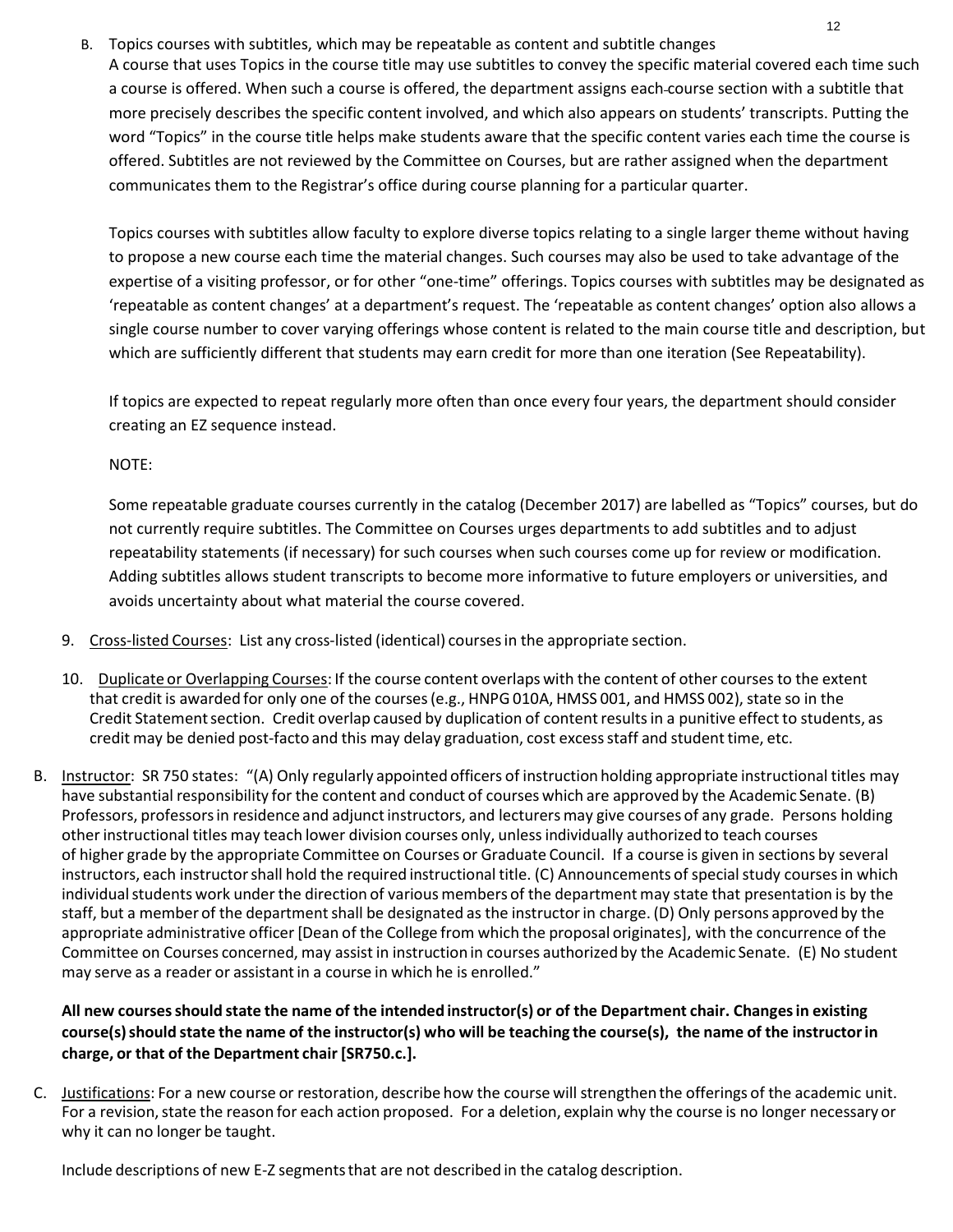D. Syllabus: For a new course, restored course, or a course with a substantive change, include a substantive current or proposed syllabusthat outlinesthe course by week, date, or topic and includes weighted grading criteria. To indicate the amount of required reading, provide a reading list that is linked to a week, date, or topic.

13

An up-to-date syllabus must be provided. The syllabus must reflect the activities proposed to "earn" the units, accounting both for activities during faculty contact hours and outside individual work. If a discussion (or lab, or workshop, studio, etc.) is included in the course, the syllabus must acknowledge at least briefly what will take place during this activity and show how students' accomplishment in this activity will be counted in the evaluation of their achievement. Please remember the rules governing awarding of academic credit stated under II.A.2 above.

When a substantial change is being proposed, the syllabus should be updated by the department to reflect this change. Likewise, syllabi that refer to prior versions of the course at UCR or at other institutions will not be considered and the course proposal will be returned for amendment.

- E. Courses Including Distance Learning Technologies: Courses or course sections instructed entirely or partially through distance learning must be submitted through the regular procedure for approval. Even when such a course closely imitates an already approved course that does not include on-line components, a separate course syllabus must be prepared. The activities, unit justification, and evaluation methods may be different for such a course; moreover, different regulations apply to the parameters of a distance-learning course, concerning, for example, students' eligibility for financial aid. For additional information on proposals of courses or sections involving online delivery, refer to the appendix, "Guidelines for Remote Learning Courses."
- F. Course and Program Searches: Completion of a course search and/or a program search is essential when one of the actions listed below is desired. The purpose of such a search is to identify additional courses as well as major and minor programs that will be affected by the proposed change, so that necessary adjustments may be made at the same time as the requested change. For example, the prerequisites or credit statements for a variety of courses may need to be changed in order to include or exclude the target course as a prerequisite to other courses, or to prevent students from receiving duplicate credit for identical or overlapping course content.

| <u>If You Are:</u><br>Deleting the course                                                 | <b>Order a Program Search From:</b><br>Academic Senate Office | <b>Order a Course Search From:</b><br>Registrar's Office |
|-------------------------------------------------------------------------------------------|---------------------------------------------------------------|----------------------------------------------------------|
| Renumbering the course                                                                    | Academic Senate Office                                        | Registrar's Office                                       |
| Changing the Title                                                                        | Academic Senate Office                                        |                                                          |
| Changing the Units                                                                        | Academic Senate Office                                        |                                                          |
| Changing the Cross-listing                                                                | Academic Senate Office                                        | Registrar's Office                                       |
| Changing the Credit Statement                                                             |                                                               | Registrar's Office                                       |
| Changing prerequisite to include<br>a limitation on enrollment to<br>majors and/or minors | Academic Senate Office                                        |                                                          |

A programsearch or a course search should be requested as follows:

Allow 5 working days for receipt of search reports.

Reviewing the reports: The Program Search reportlists programs,majors, and minors**in which the proposed course**  appears. Review these programs to determine if they will be affected by your course proposal. Course numbers, titles, prerequisites, credit statements, etc. may be affected. Use the information from this report to help you answer questions in CRS. If requesting an enrollment restriction to majors and/or minors, use the programsearch to determinewhich extra departmentalmajor/minor programsmay be affected, and consult with the affected departments, reporting on this in the justificationin your request. The Course Search report lists courses that are affected by courses, either in their prerequisite or description. List all courses in this section that are determined to be affected. For Honors courses and Non-honors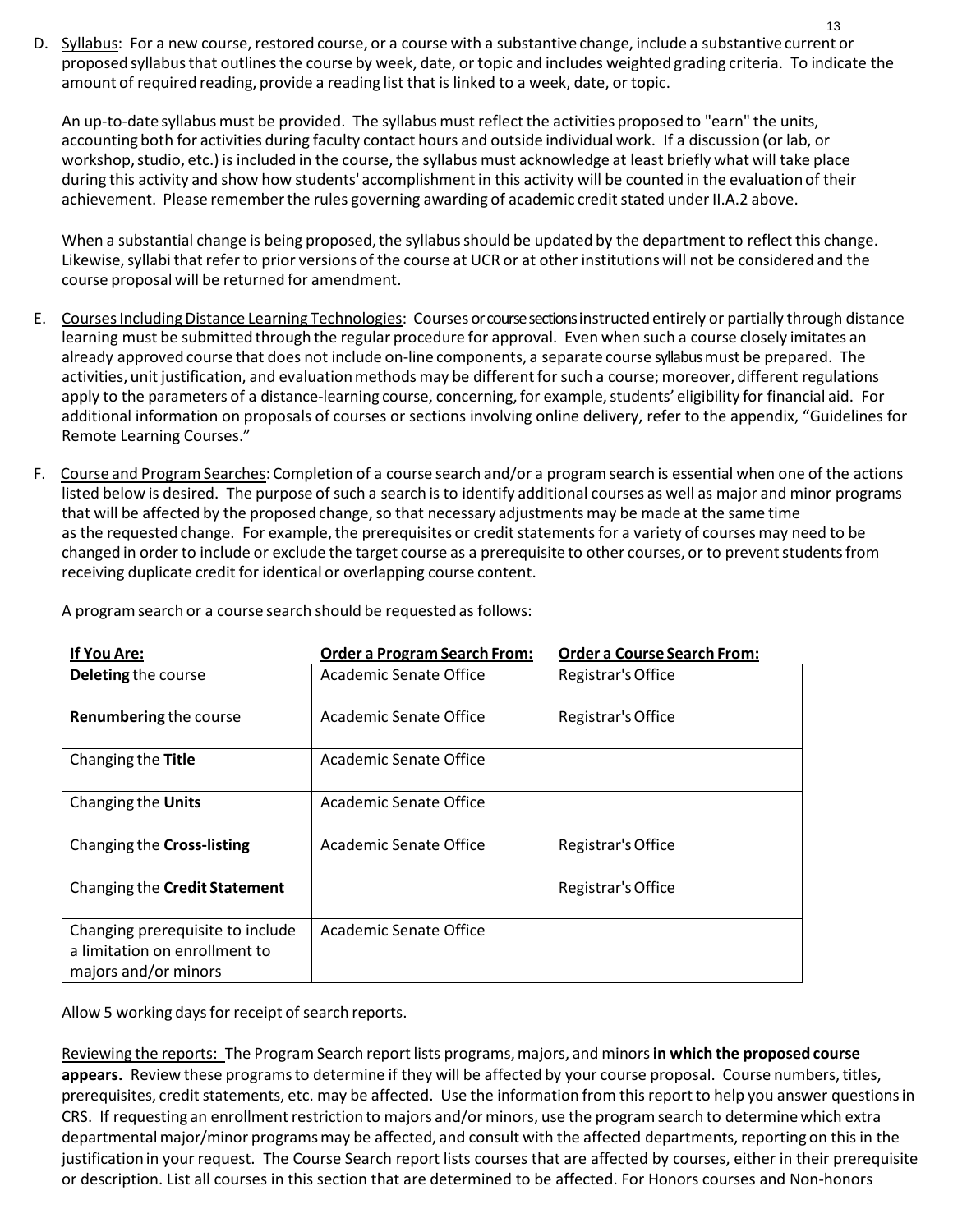courses a course search is necessary, but submittal of affected courses are not necessary (Honor and Non-Honors courses are considered equivalent on fulfillment of prerequisites and course overlap).

G. Requestsfor Exception to Due Datesfor Course Proposals: The deadlinesfor proposing new courses and for proposing changesto approved courses with reference to a future effective date (the academic term when the new course can first be offered, or when changes will take effect) are firm, and exceptions are approved infrequently. However, it sometimes becomes necessary for a department/programto request a brief exception to the deadline for reasonsthat could not have been anticipated. When this occurs, the department should complete the Request for Extension of Course Proposal Submission Deadline Form, which is available on the Committee's web site. If the requestis approved, a copy of the approved form, and of any other relevant correspondence, must be pasted into the Faculty Correspondence field on CRS before the late course proposal is submitted.**Appendix 3** contains a sample copy of the Requestfor Extension form.

#### **GENERAL POLICIES**

In approving, disapproving, or recommending changesin course proposals,the Committee will be guided by the rules given above and by the following general policies:

#### I. Level and Emphasis of Courses:

The primary emphasis in the course should be academic and not vocational, stressing the acquiring of a body of knowledge and the understanding of principles and theories rather than the development of skills and techniques for immediate practical application in a vocationalsense. The skills and techniquesshould be taught as meansto learning, analyzing, and criticizing theories and principles, not for vocational ends themselves.

#### II. Scope and Organization of Courses:

Although the Committee does not decide general educational policy nor doesit intend to infringe upon departmental judgment as to course content, it will use the following criteria for evaluating a course proposal:

The course should have a clear and essential place in the overall offering of the department, division, or school; either filling a gap in the existing course structure, or strengthening that structure without duplication or excessive overlapping.

Basic coursesshould not constitute proliferation, i.e., the splitting up of a body of knowledge or a field of study into parts too small to warrant separate treatment in themselves. Seminars offer such a specialized approach.

Courses should be organized realistically with respect to quality of understanding versus quantity of material a student is expected to masterin the time allotted. The catalog description should make clear the special nature of a particular course.

#### III. Course Duplication or Overlap:

The Committee on Coursesis watchful of duplication or overlap of courses offered by other academic units. **It is the**  responsibility of the department/program to ensure that any new course it proposes does not duplicate nor overlap **existing courses offered by other units on campus.** It is imperative that the originating unit provide adequate explanation and/or written concurrence from department(s) where duplication or overlap would exist. (Please see the discussion of duplication of credit under II.A.8 on page 10 above.)

**NOTE:** It is in the department's own interestto provide such an explanation and consent. If the Committee on Courses has any questions concerning potential duplication or overlap of a proposed new course, the proposal will be returned to the originating department/programfor evidence that consultation has taken place.

#### IV. Guidelines for Cross-Listing of Courses:

The use of and need for CROSS-LISTING of courses varies widely from programto program.

#### A. Policy Statement:

1. Cross-listed courses are jointly owned and require the agreement of **ALL** the departments/programs,for which they have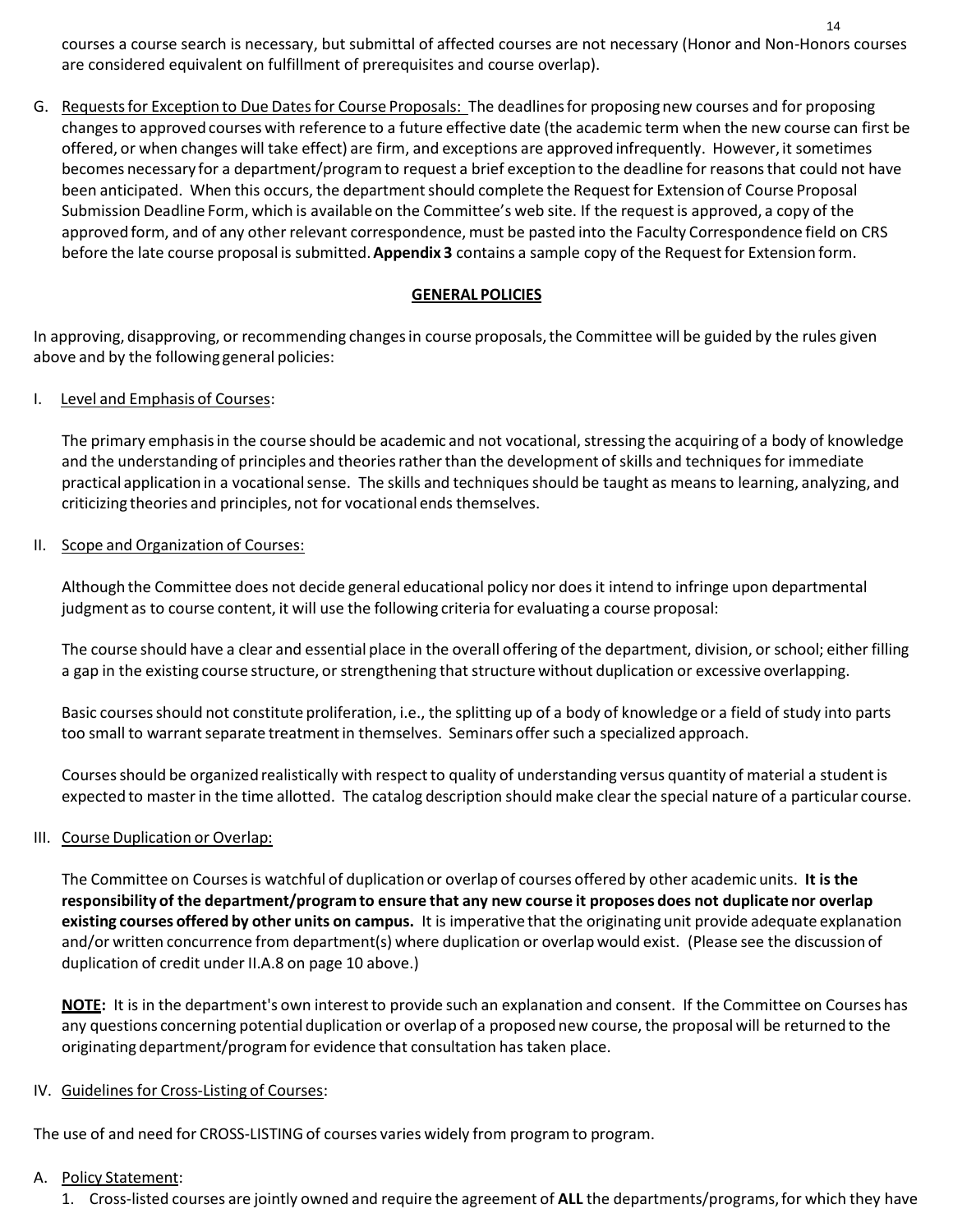been approved, on all aspects of the course including changes subsequent to initial approval.

- 2. A proposalfor cross-listing with an existing coursemust be accompanied by concurrent course proposalsfrom **ALL** of the departments and/or programswithwhomthe course isto be cross-listed. A syllabusis notrequiredfor new courses being cross-listed with an existing course.
- 3. The proposal for a new course, when submitted for cross-listing, must be accompanied by proposal formsfrom **ALL**  departments and/or programs involved. The information within the "box" on the course proposal form (e.g., title, description, units, etc.,) must be the same on the formssubmitted by **ALL** participating departments or programs with the exception of the department name and course number. It is recommended that cross-listed courses have the same number but it is not required.
- 4. Any and all changes in the description, title, units, etc., of an existing cross-listed course require concurrent agreement and submission of course proposalforms by **ALL** departments and/or programsinvolved.

The cross-listing of coursesis an established practice which is to be continued. Extreme examples of multiple crosslisting exist, indicating the need for guidelines to be used in the consideration of cross-listing proposals. The guidelines enumerated have been preparedwith consideration to the "Recommendations" of the Committee on Educational Policy (3/17/80). The needs and views of the Colleges of Natural and Agricultural Sciences and of Humanities, Arts, and Social Sciences have been solicited and considered.

#### B. Guidelinesfor Approvalof Cross-Listed Courses:

- 1. Courses created jointly by faculty from more than one department/programwill normally be consideredfor crosslisting.
- 2. Coursesin which instruction is shared by faculty from more than one department/programwill be considered for cross-listing. Sharing is interpreted as co-equalresponsibility for content, presentation, and the evaluation of student performance. For the purpose of these guidelines, "Guest" lecturersinvited from other departments/programswill not be interpreted as adequate justification of cross-listing proposals.
- 3. New courses prepared for a department or programby a faculty member(or members) from other departments/programs can be considered for cross-listing.
- 4. Approval of the course'sinstructor(s) by all departments/programsis required at the time cross- listing of a course is proposed.
- 5. Recognizing the potentialoccurrence of "COMPELLING"administrativeor educationalreasonsfor proposingcross- listing, such proposals can be considered. Such proposalsmust be strongly justified by those making the proposal. Cross-listing proposalsin this category are interpreted as occurring in response to truly exceptional circumstances. Cross-listing for the purpose of cross- disciplinary student "advising"will not be considered.
- 6. If two or more departments/programs deem the content of a course appropriate for inclusion in their respective curricula, the course will be considered for cross listing. If more than three departments propose cross-listing of a single course, the Committee requests strong justification.
- 7. When deleting multiple cross-listed A,B,C series, all deletionsshall have the "Last Effective" term date of the first affected course to avoid any possible confusion in catalog printing.

#### V. E-Z Courses.

The E-Z course format provides a mechanism wherebymany subtopicsmay be presented under one broad, umbrella topic. The course title covers the broad topic, with the subtitles of lettered segments (E through Z) identifying more specific subject areas. E-Z umbrella courses may be developed within the undergraduate, graduate, and professional school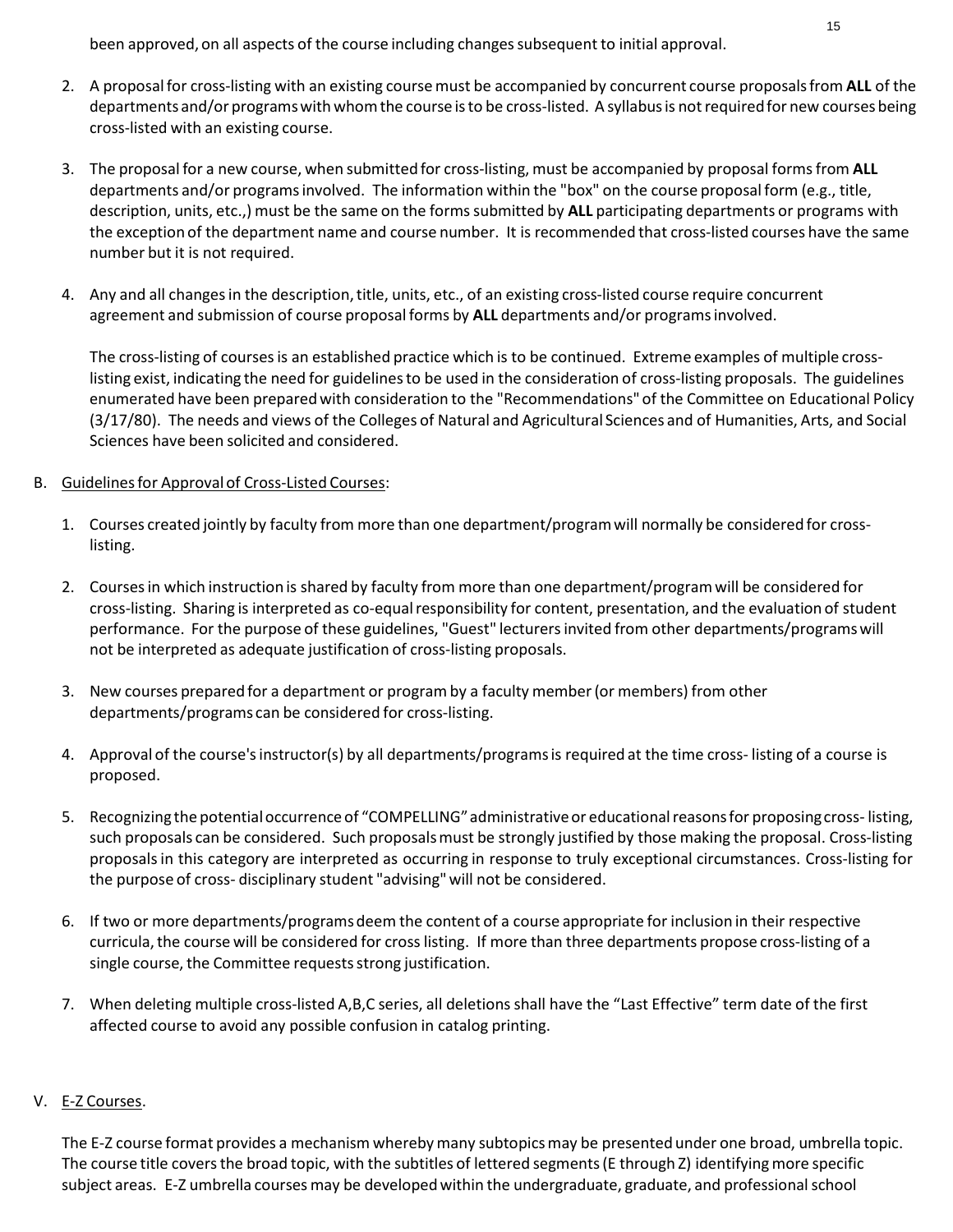curricula. These offeringsmay be used to take advantage of the expertise of visiting professors("one-time only" offerings) and/or to test acceptance of a course topic with an eye to possible formalization of the more popular segments into regularly scheduled courses. Lettered segments within the E-Z umbrella coursemay be offered at regular or irregular intervals, based upon student and curricular needs. Generally, the letters H and L are not used for segments to alleviate any confusion with Honors courses or Laboratory courses. In addition, W. X. Y. and Z are usually used for Writing Acrossthe Curriculum(WAC) courses which offer full or partial credit for satisfaction of the ENGL 001C requirement. When creating an E-Z course, select the most appropriate of the three formats described below. Course descriptions will appear in the *General Catalog* as shown in the examples.

## E-Z Umbrella Course with Segment Subtitles Listed in Its Description

This format is recommended when the majority of the segments are frequently offered, segments have a similar design, and segment descriptions are not needed to provide guidance to students as they select courses**.** [See example.]

#### Example:

MUS 080 (E-Z). Private Instruction: Voice, Keyboard, and Strings (1-2) Studio, .5-1 hour; individual practice, 5-10 hours. Prerequisite(s): MUS 001 or equivalent; consent of instructor. Students take a half- or one-hour lesson and practice 5 to 10 hours each week *(see the note regarding fees under the Major Requirementssection).*Offered as demand indicates. E. Voice; F. Classical Piano; G. Jazz Piano; I. Harpsichord; J. Carillon; K. Jazz Guitar; L. Electronic Bass Guitar; M. Lute; N. Classical Guitar; O. Viola da gamba; P. Piano Proficiency; Q. Organ; R. Violin; S. Viola; T. Violoncello; U. Double Bass Viol. Normally graded Satisfactory (S) or No Credit (NC), but studentsmay petition for a letter grade on the basis of performance before a jury or at a recital. Segments are repeatable.

#### E-Z Umbrella Course without Segment Subtitles Listed

This format is recommended when the majority of the segments are infrequently offered.

## Example:

ENGL 142 (E-Z). Cultural Studies(4) Lecture, 3 hours; reading (extra), 3 hours. Prerequisite(s): upper- division standing or lower-division English course (other than composition) or consent of instructor. The formal, historical, and theoretical analysis of culture in its broadest sense, including popular literature, the mass media, and/or the interplay between "low" and "high" or peasant and elite cultural forms. Topics may be drawn from any historicalfield.

## E-Z Umbrella Course with Segment Subtitles Listed Separately

This format is recommended when the majority of the segments are frequently offered and segment descriptions are needed to provide guidance to students as they select courses.

## Example:

RLST 128 (E-Z). Topics in the Bible (4) For hours and prerequisites, see segment descriptions. Academic examination of issues relating to the Bible.

RLST 128E. Contemporary Views of Jesus(4) Lecture, 3 hours; individualstudy, 3 hours. Prerequisite(s): upper-division standing or consent of instructor. An examination of contemporary ways in which Jesus has been understood by academically oriented scholarship. Particular attention is given to the question of sources and of the methods used to identify those parts of the preserved tradition that are attributed to Jesus himself.

RLST 128F. Biblical Fictions(4) Lecture, 3 hours; outside research, 3 hours. Prerequisite(s): RLST 010; upper-division standing or consent of instructor. Examines artistic rewritings of biblical narratives from antiquity to the present (ancient Jewish and Christian novels, medieval plays and stories, modern films and novels) to explore the intersections of religion, culture, and society.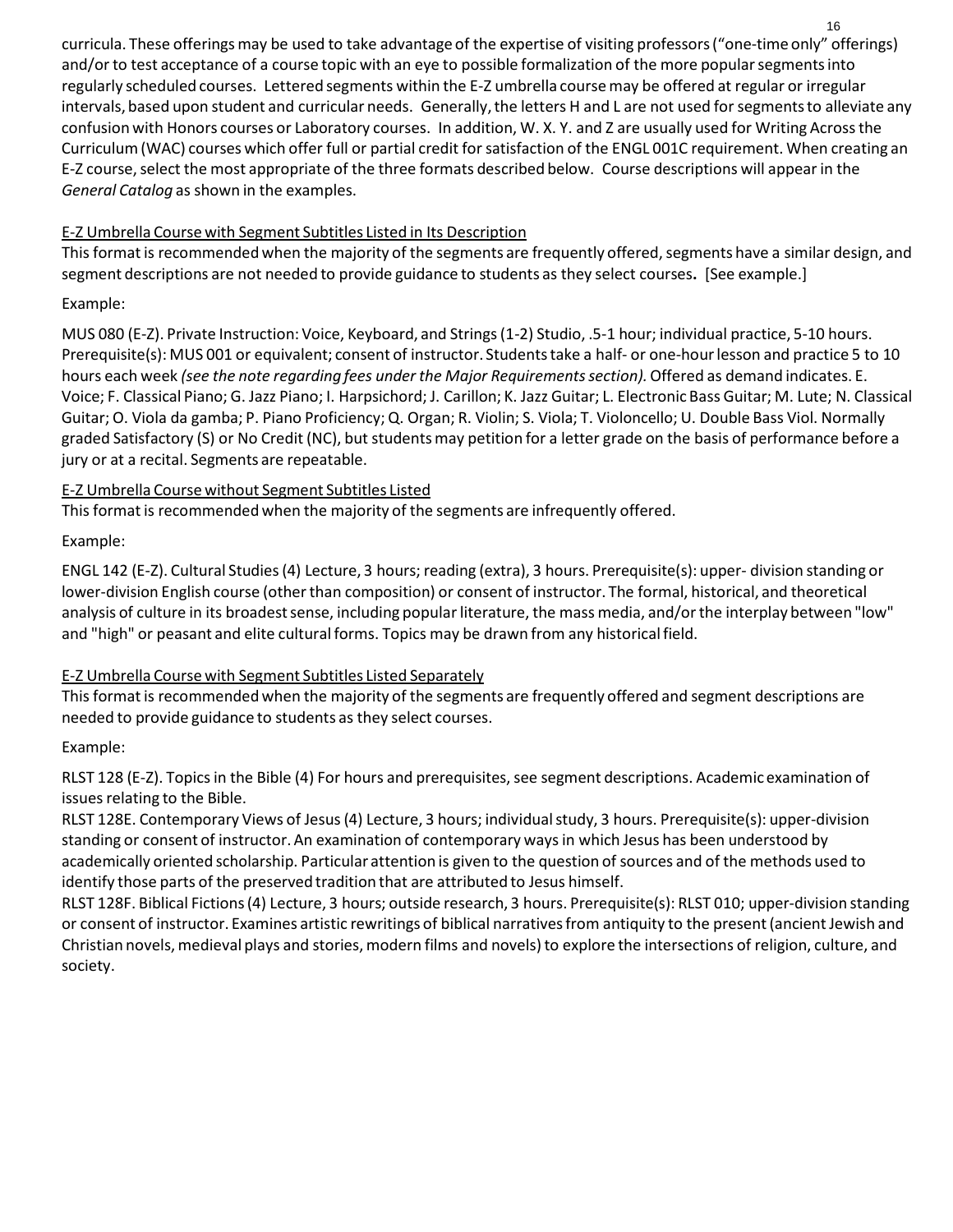#### A. Procedure for Approval of an E-Z Umbrella Course.

Submission of an E-Z umbrella course proposalmust follow the same routing as for any permanent course. The Committee on Courses recommends that the segment subtopics to be offered under an E-Z series be identified at the time of submission of the E-Z umbrella course proposal. Segments are regular courses of instruction. Descriptions and course outlines for new segments must be provided.

#### B. Procedure for Approval of an E-Z Umbrella Coursewith Segment Subtitles Listed in Its Description.

- 1. An E-Z umbrella course with segment subtitles in its description must follow the same routing as for any permanent course. The course proposal should be for the E-Z umbrella number [i.e., FREN 177 (E-Z)]. The "Catalog Description" should consist of the umbrella description followed by the segment letters and subtitles [in alphabetical order]. The "Justification" for the umbrella should contain the segment descriptions. An outline or syllabusfor each segment must be included in the course proposal. The "Closing Notes" section of the course proposal should indicate which segments are being added.
- 2. New segment letters and subtitles may be added to an existing E-Z series by submission of a course proposal for the umbrella and number. The "Catalog Description" should consist of the umbrella description followed by the existing and proposed segmentletters and subtitles. A description of each new segmentshould be included in the "Justification" and a course outline for each new segment must be included in the course proposal.

Exception: If the segment is to be offered "one time only" it should be submitted on a separate course proposal. That is, a proposal should be submitted for the E-Z umbrella number with the segment letter (i.e., HIST 111E).

- 3. A stronger prerequisite than what is stated in the umbrellamay be required for a new segment. The specific prerequisite(s) and the segment letter it applies to should be added to the prerequisite(s) for the umbrella.
- 4. If an academic unit wishesto change or delete a segmentletter and subtitle, a course proposalfor the umbrella number must be submitted. The "Catalog Description" should consist of the umbrella description followed by the existing segment letters and subtitles [in alphabetical order]. Proposed changes in segment letter(s) and subtitle(s) should be included. Segment letters and subtitles to be deleted should be removed. The "Closing Notes" section of the course proposalshould indicate which segments are being changed and/or which segments are being deleted. An explanation for the changes/deletionsshould be provided in the "Justification." If the segment change affects the segment description, a new description should be included in the "Justification" and a course outline must be included in the course proposal.

#### C. Procedure for Approval of an E-Z Umbrella Coursewithout Segment Subtitles Listed in Its Description

1. An E-Z umbrella course without segment subtitles in its description must follow the same routing as for any permanent course. The course proposalshould be for the E-Z umbrella number and title [i.e., FREN 177 (E-Z)]. The "Catalog Description" should consist of the umbrella description.

#### 2. Procedure for Approval of an Individual Segment Whose Subtitle Is Not Listed in the Description of Its Umbrella.

a. Academic units may choose to establish a segment whose subtitle is not listed in the description of its umbrella course. The complete description of such a segment may or may not be listed in the General Catalog at the unit's option. However, if the description of one segment of an umbrella is listed in the General Catalog, the descriptions of all other segments of that umbrella must also be listed. "One-time only" segments will be considered as "not for catalog listing."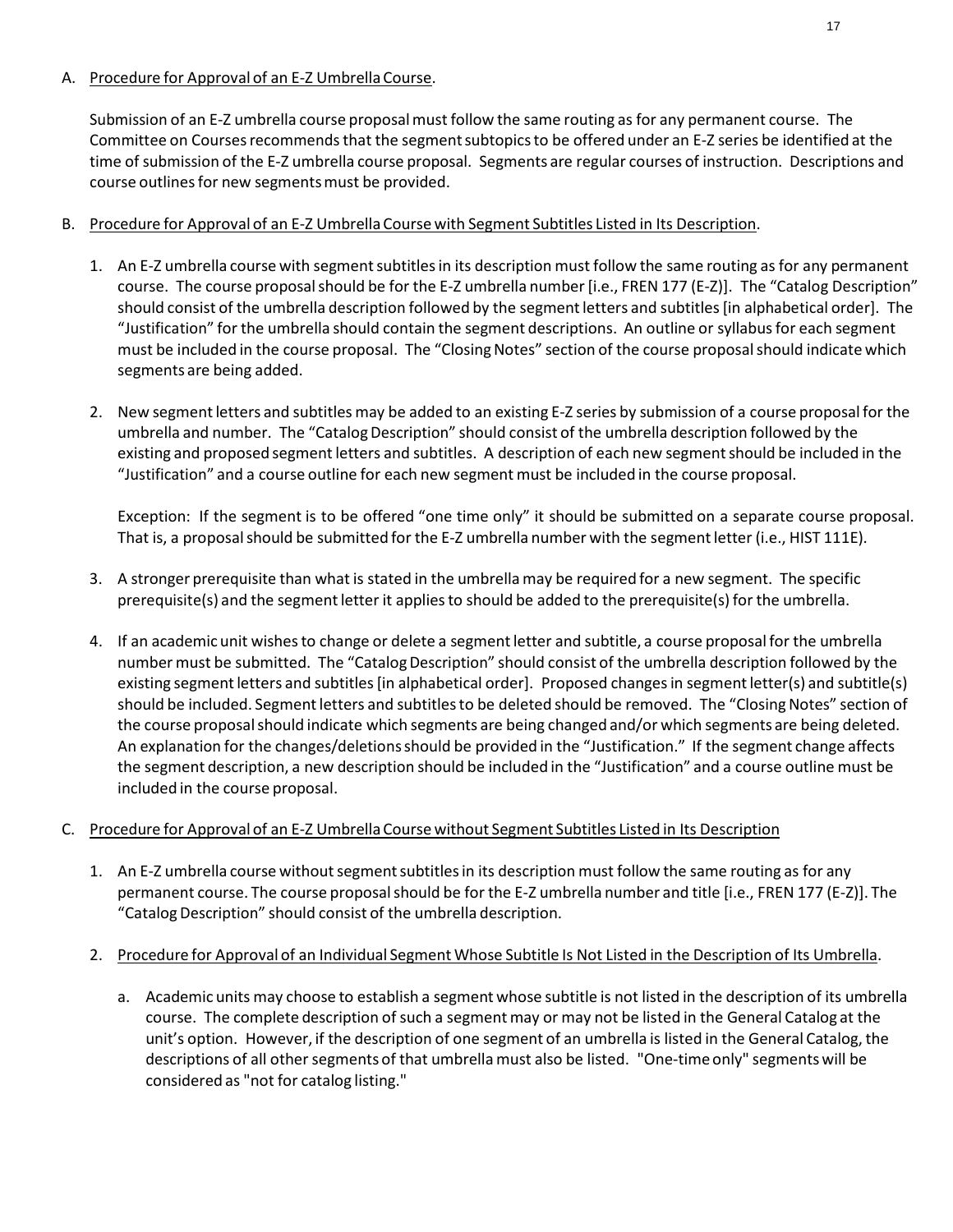- b. Academic units may establish segments of this type by submitting a course proposal for the E-Z umbrella number with the segment letter (i.e., HIST 111E). These course proposals must follow the same routing as for any permanent course. The "Catalog Description" would be the segment description and a course outline must be included in the course proposal.
- c. Unit requirements are approved at the time the E-Z umbrella is approved. When a segment with unit specifications differing from the umbrella is submitted for approval, a change in the existing umbrella should be submitted at the same time to show the variable units.
- d. Existing segments not listed in the catalog can be scheduled for presentation in any quarter.
- e. When an academic unit chooses to change or to delete an existing segment, a course proposal for the E-Z Umbrella with the segment letter (i.e., HIST 111E) should be submitted. The proposal must follow the same routing as for any permanent undergraduate or graduate course being changed or deleted.
- f. A course proposal for a segment must include the applicable restrictions, special grading, and cross-listing notations from its umbrella course proposal. If restrictions, special grading or cross- listing notations are added, deleted or changed on the umbrella course proposal, course proposals reflecting these changes must be submitted concurrently for the umbrella's segment.

## D. Segment Lettering and Titles.

**It is important that letters and subtitlesfor E-Z segments be assigned carefully and consistently**. A studentmay not receive credit for the same segment unless otherwise indicated in the course description. A student may receive credit for repeating the umbrella course if the segment letter and subtitle is different. Duplication of content by different segments within a series is to be avoided. If an activity within an E-Z umbrella course necessitates reuse of alphabet letters, a minimum of three years should elapse before a letter is reused to designate a different segment subtopic.

#### VI Special Studies(90-190) and Directed Studies(290) Courses:

A. Special Studies Courses(90 and 190).

The sole purpose of undergraduate Special Studies courses (90 and 190) is to provide students with a means for meeting special curricular requirements or problems on an *individual* basis and for variable units.

Registration in all special studies courses must be approved by the chair of the department/program concerned, based upon a written proposalsubmitted to the chair. (SR 546)

B. Directed Studies Courses(290).

The sole purpose of graduate Directed Studies courses (290) is to provide students with a means of conducting **individual**, supervised research or for studying special topics on an **individual** basis and for variable units.

Registration in all directed studies coursesmust be approved, in the form of a written petition, by the instructor and the department chair or graduate advisor. The petition must be filed with the office of the Dean of the Graduate Division. (GR 1.5.10)

#### VII. Internships:

The internship experience has become an increasingly important component in the academic training of our students. Internships differ from Special Studies (90 and 190) by the involvement of a non-departmental sponsor (generally off campus) in addition to the faculty member/student relationship.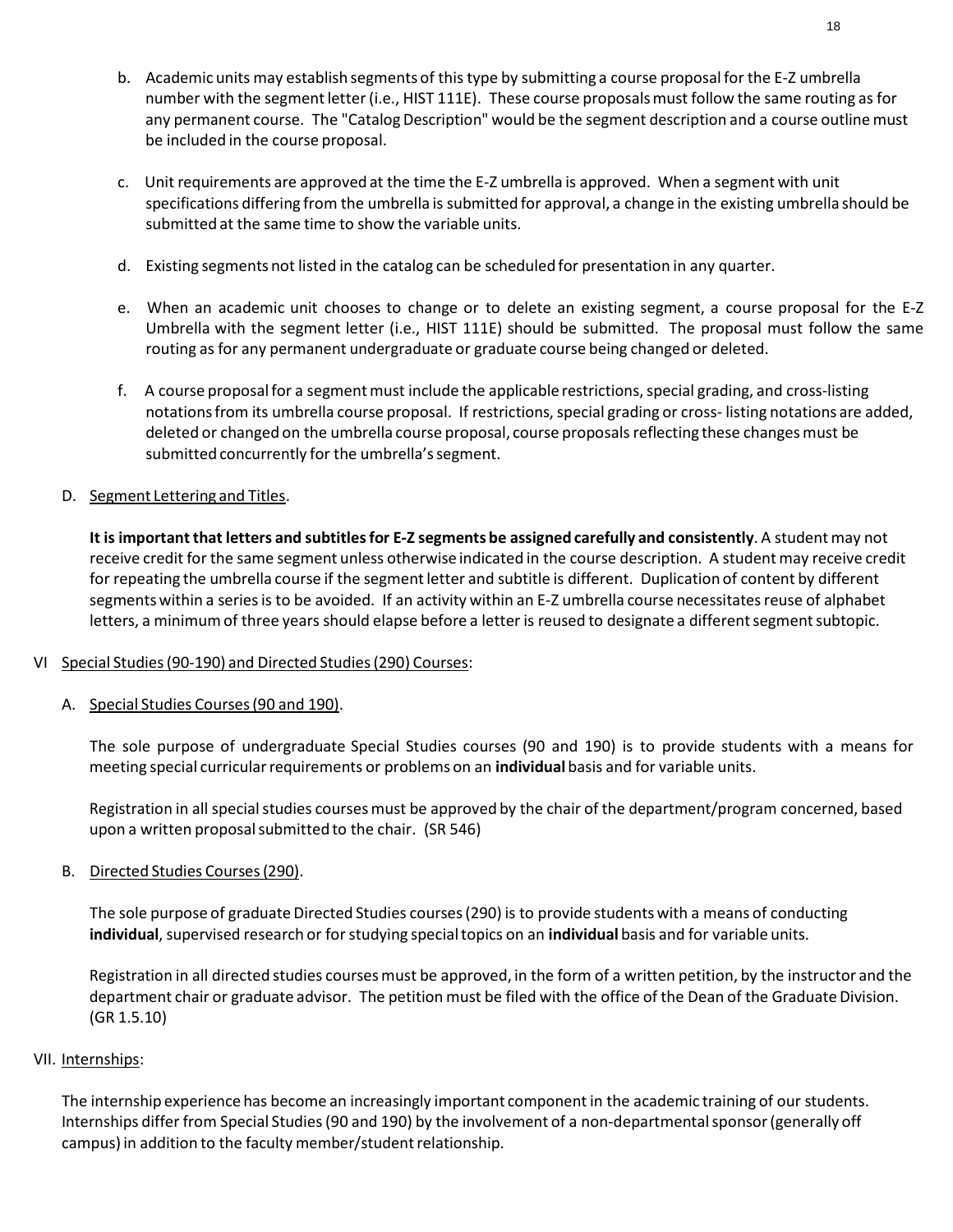Riverside Division Regulation R1.9 adopted in December 1976 states: "A maximumof 16 units of credit may be obtained through internship courses, with a maximum of 12 units of internship scheduled in a single quarter. Internship course credit is given for academic work related to the experience of the internship, not for the work experience alone."

Guidelines: The following internship guidelines were also adopted:

- 1. An academic internship is defined as an educational experience in which the student works under the direct supervision of someone other than a faculty member, normally in an agency/firm/institutionoutside the campus, with a faculty supervisor ultimately responsible for assigning and evaluating academicwork done for course credit in relationship to the experience. Under no circumstances will credit be given for the internship experience alone.
- 2. Each department wishing to sponsor internships will have a designated ladder faculty member or lecturer who is responsible forseeing that a common standard is applied to all internships and that these guidelines are adhered to in all instances.
- 3. The course number 198 is required for internships: 198I is suggested for individual internships and 198G for group internships. The course number 298 is required for those internships considered by the department to be "graduate": 298I is suggested for individual internships and 298G for group internships. These graduate internshipswill normally carry credit toward a graduate degree. The course number 398 will be required for those internships considered by the department to be "professional": 398I is suggested for individual internships and 398G for group internships. These professional internships will carry academic credit but will not count toward a degree.
- 4. For individual and group internships, the student and designated faculty member will submit on an appropriate form a clear-written statement of purpose, field experience content, and academic content of the proposed internship. The proposal must be approved by the chair of the department or program in which the internship is offered.
- 5. The essential criterion for one unit credit is one hour of academicwork plustwo or more hours of internship per week. Internship coursesshould normally be listed as 1-12 units, repeatable to a maximumof 16. The normal expectation is that each local internship will not count for more than 4 or 5 unitsin a single quarter, larger numbers of units being reserved for quarter-away types of situations.

#### VIII.X-100 and X-200 Coursesin University Extension:

In order to facilitate its review of course proposalsin University Extension in the X-100 (undergraduate) and X-200 (graduate) series, the Committee on Courses requires from the chairs of departments and programs a brief statement, accompanying the proposal form, vouching for the validity of the course proposal and its acceptability for majors in their respective departments.

#### IX. Summer Session Courses:

Any course listed in the General Catalogmay be offered in Summer Session. No additional approval is required for these coursesto be offered in Summer Session. New or experimental courses, modifications of catalog courses, and any other instruction not previously approved,which is proposed by a department/pro- gram for presentation in Summer Session must follow the normal Academic Senate proceduresfor course approval. If a course will be offered in Summer Session only, add the following statementto the end of the course description: Offered in summer only.

#### X. Continuity of Course Offerings:

Unless otherwise specified, a course that has been approved by the Committee on Coursesmay be offered in any quarter.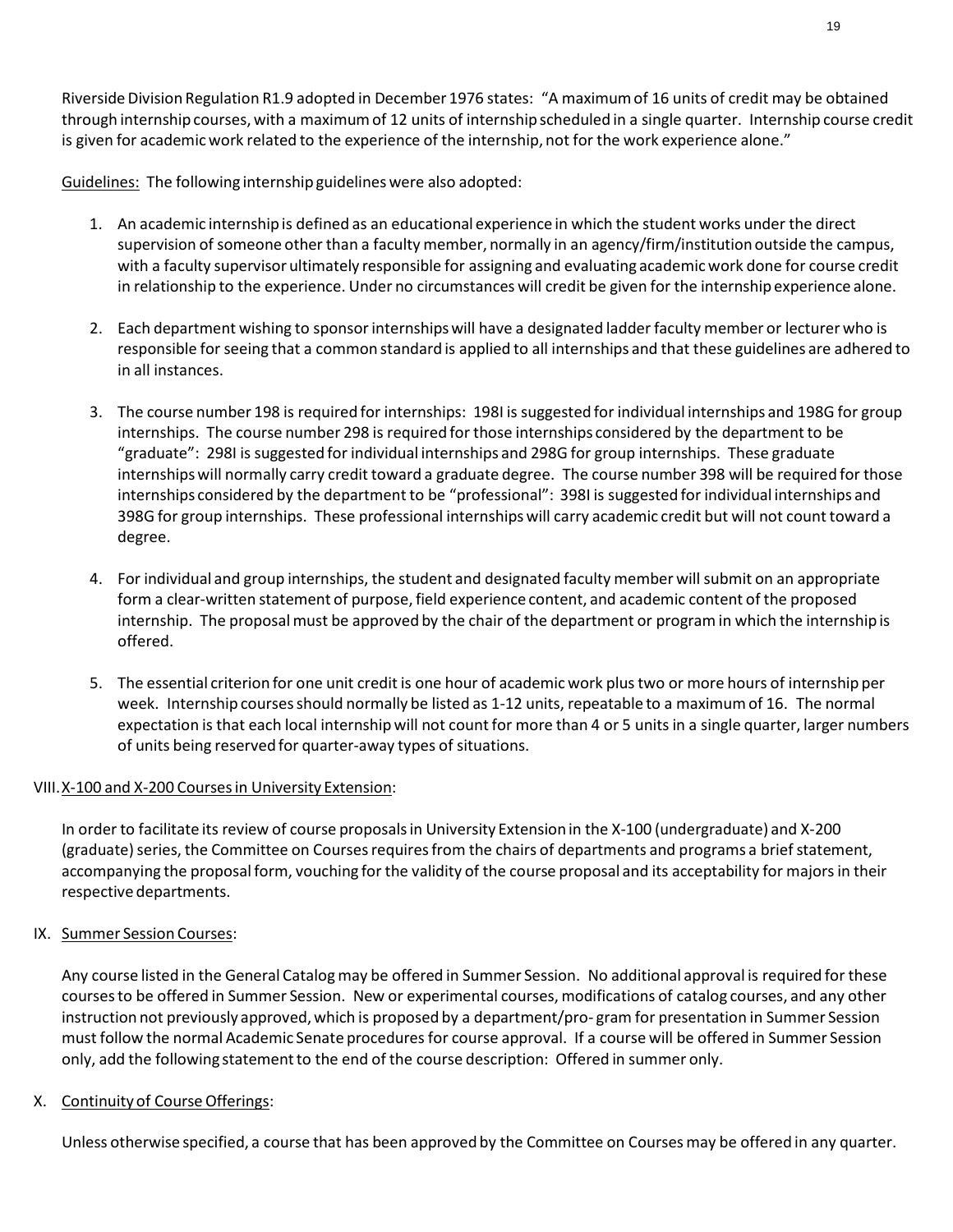However, if any course has not been offered by a department for four consecutive years the Committee on Courses may **request that it be deleted.** (See Riverside Division Bylaw 8.10.4.) This policy is intended to ensure that the General Catalog will accurately reflect the departments' regular course offerings and to encourage departments to examine carefully the justification for retaining infrequently offered courses on the basis of the departments' curricular objectives and resources. Courses offered only on an intermittent basis should be considered for inclusion in an appropriate E-Z series.

#### XI. Policy Statementfor Coursesthat Have Not Been Offered for Four Consecutive Years:

Periodically, the Committee on Courses will send lists of courses that have not been offered during the previous four years and eight years to departments. For courses that have not been offered in four years, the departments should either prepare deletion proposals or advise the Committee on Coursesthat they intend to offer the course(s) during the upcoming year. For coursesthat have not been offered in eight or more years, the departmentsshould prepare deletion proposals. A course can be reinstated after deletion by submission of a course proposalfor restoration.

#### XII. "One-Time Only" Courses

Special courses to be taught by visiting instructors or courses that are planned as a single offering should be submitted as "one-time only." Check the "To be offered once only:" box and fill in the Quarter and year it will be offered. These courses then will be automatically deleted upon completion without additional paperwork.

#### XIII.Use of Filmsin Academic Courses:

Courses centering on films should include regular lectures and discussion comprising at least half of the course content. Substantial reading lists, term papers, etc., should be required in addition to screening films. Suggestions on information to be included with the course form can be found in the memo of June 20, 1984, from the Committee on Coursesto Department/ProgramChairs.

#### XIV.Courses Containing Experiments Using Recombinant DNA:

Undergraduate and graduate course proposalswhich contain experiments using recombinant DNA technology must have the experiments approved and certified by the UCR Institutional Biosafety Committee (IBC). The Committee on Courses will not approve such course proposalsif the use of recombinant DNA has not been certified.

It is the instructor's responsibility to complete and forward the "Biological Use Authorization (BUA)" form to the Compliance Officer of the IBC, Office of Research. A copy of the approved registration form should be attached to the course proposal form when it is submitted to the Committee on Courses. If the course changes and the use of DNA is substantially changed, the instructorshould submit a written notificationto the Compliance Officer of the IBC, Office of Research. A copy of the approved notification should be attached to the change in course proposalform when it is submitted.

#### XV. Requests For ApprovalOf Associate Instructors(Associates-In) and of Teaching Fellows

Normally an Associate-in will conduct the entire instruction of a lower division course or for a subgroup of students in a lower division course. An Associate-in may not give an upper division or graduate course or course section except with the approval of the campus Committee on Courses of Instruction. (SR 750)

Academic Personnel Manual 410-20b. states "Subject to the general supervision of a faculty member..., a Teaching Fellow should be competent to provide the entire instruction of a lower division course to a group of students, and normally should be given such assignments. Assignment to conduct instruction in an upper division or graduate course or section may not be made except with the approval of the Committee on Courses of Instruction (Regulation of the Academic Senate, 750)."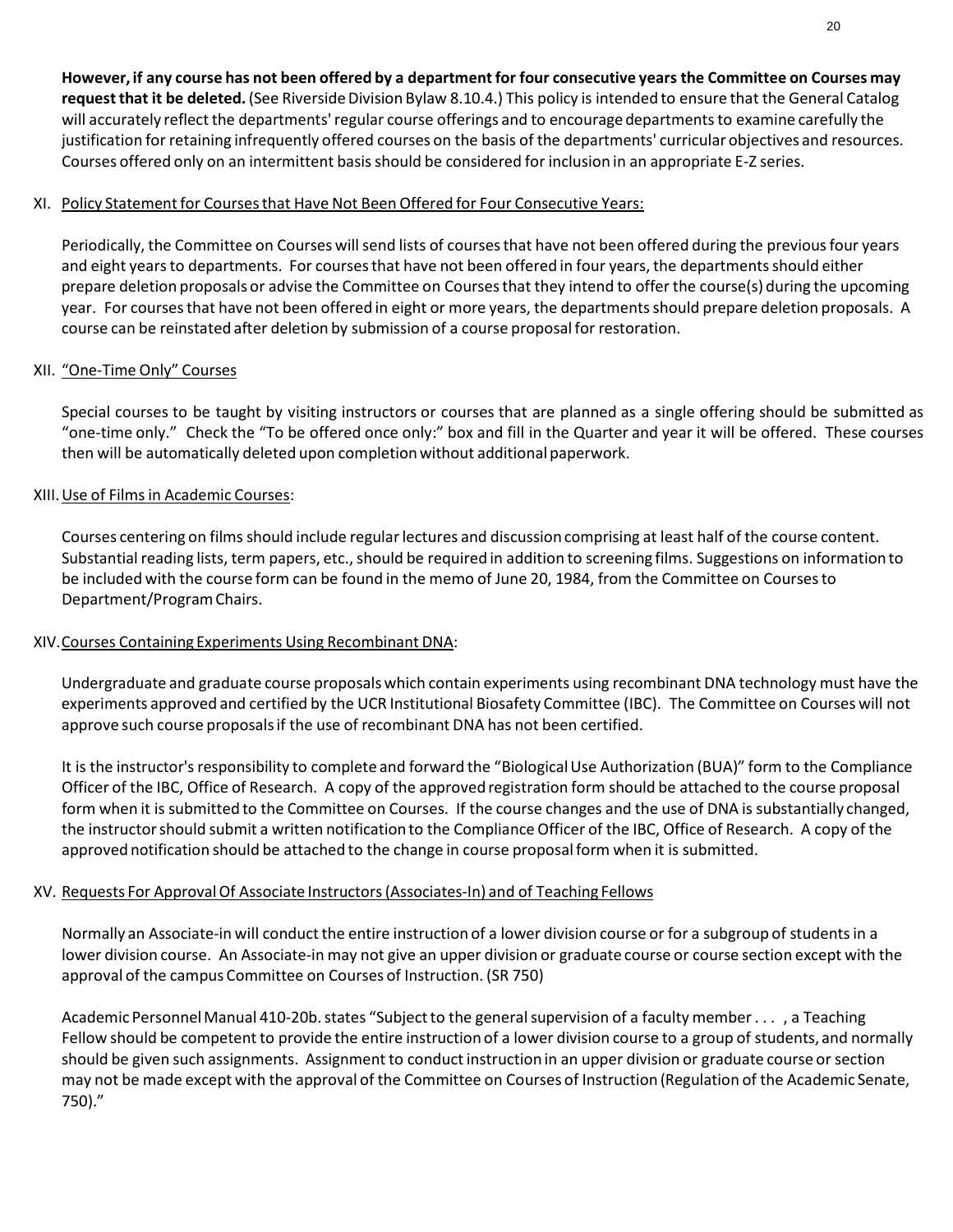A request for approval of an Associate-in or teaching fellow to teach an upper division course or graduate course (Teaching Fellow only) should be sent to the Committee on Courses through the college/school dean (who endorses the request) in accordance with published deadlines. The Committee on Courses is under no obligation to consider requests for approval beyond published deadlines.

The request should contain:

- A justification for the necessity of hiring an Associate-In to teach the particular course in question.
- The candidate's complete curriculum vitae (CV); the standard University Biography Form for Academic Personnel (U1501) may be submitted, but departments are urged to work with the candidate to develop a professional CV for submission.
- A summary statement of the individual's qualifications regarding both knowledge of the field and preparation for classroom presentations.
- Copies of teaching evaluations for all lower or upper division course(s) the candidate has recently taught.
- The candidate's graduate transcript, including the current GPA.
- Name(s) of faculty who will monitor course presentation quality. For first time appointments, departments are urged to ensure that monitoring is close and direct.

In cases where the Associate-in is to teach a cross-listed course, a memo of agreement from the relevant department(s) should accompany the request.

XVI. APPENDICES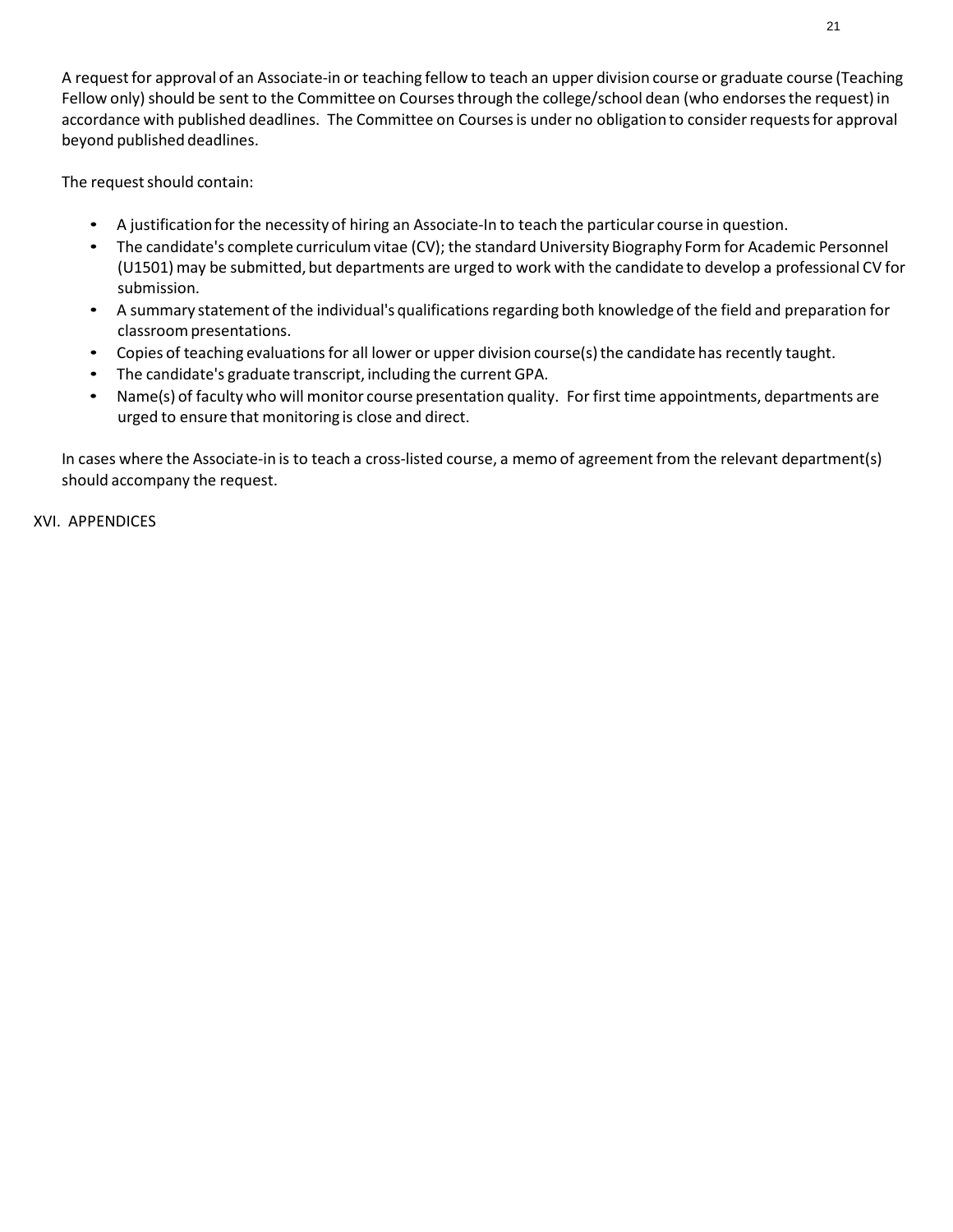# **APPENDIX 1A**

## **MINIMUM HOURS PER WEEK PER UNIT**

SR 760 states: "The value of a course in units shall be reckoned at the rate of one unit for three hours' work per week per term on the part of the student, or the equivalent."

The *General Rules and Policies Governing Courses of Instruction* state that hours per week per unit of credit may not be less than, but may exceed, those listed in the following guidelines:

One unit for each hour per week of lecture, seminar, discussion, workshop, colloquium, or consultation.

One unit for each three hours per week of laboratory, practicum, field work, screening, internship, clinic, thesis, tutorial . . . . One unit for three hours of outside reading or other preparation each week is expected for individual study, research, extra reading, term paper, etc.

The hours referenced in this box are shaded in the examples below. These hours are listed on the course proposal.

|                 |              | <b>Distribution of Required Hours</b> |                               |                                  |
|-----------------|--------------|---------------------------------------|-------------------------------|----------------------------------|
|                 |              | <b>Total Required Hours</b>           | <b>Group Hours*</b>           | <b>Individual Hours</b>          |
| <b>Activity</b> | <b>Units</b> | 3 hours per unit or 3 x units         | contact with instructor or TA | no contact with instructor or TA |
| Lecture         |              |                                       |                               |                                  |
| Laboratory      |              |                                       |                               |                                  |
| <b>TOTAL</b>    |              |                                       |                               |                                  |

#### **EXAMPLE 1**

**EXAMPLE 2**

|                 | един ее з    |                                       |                               |                                  |
|-----------------|--------------|---------------------------------------|-------------------------------|----------------------------------|
|                 |              | <b>Distribution of Required Hours</b> |                               |                                  |
|                 |              | <b>Total Required Hours</b>           | <b>Group Hours*</b>           | <b>Individual Hours</b>          |
| <b>Activity</b> | <b>Units</b> | 3 hours per unit or 3 x units         | contact with instructor or TA | no contact with instructor or TA |
| Seminar         |              |                                       |                               |                                  |
| Discussion      |              |                                       |                               |                                  |
| <b>TOTAL</b>    |              |                                       |                               |                                  |

#### **EXAMPLE 3**

|                 |              | <b>Distribution of Required Hours</b> |                               |                                  |
|-----------------|--------------|---------------------------------------|-------------------------------|----------------------------------|
|                 |              | <b>Total Required Hours</b>           | <b>Group Hours*</b>           | <b>Individual Hours</b>          |
| <b>Activity</b> | <b>Units</b> | 3 hours per unit or 3 x units         | contact with instructor or TA | no contact with instructor or TA |
| Workshop        |              |                                       |                               |                                  |
| Extra Reading   |              |                                       |                               |                                  |
| <b>TOTAL</b>    |              |                                       |                               |                                  |

\*Usually a class or a consultation.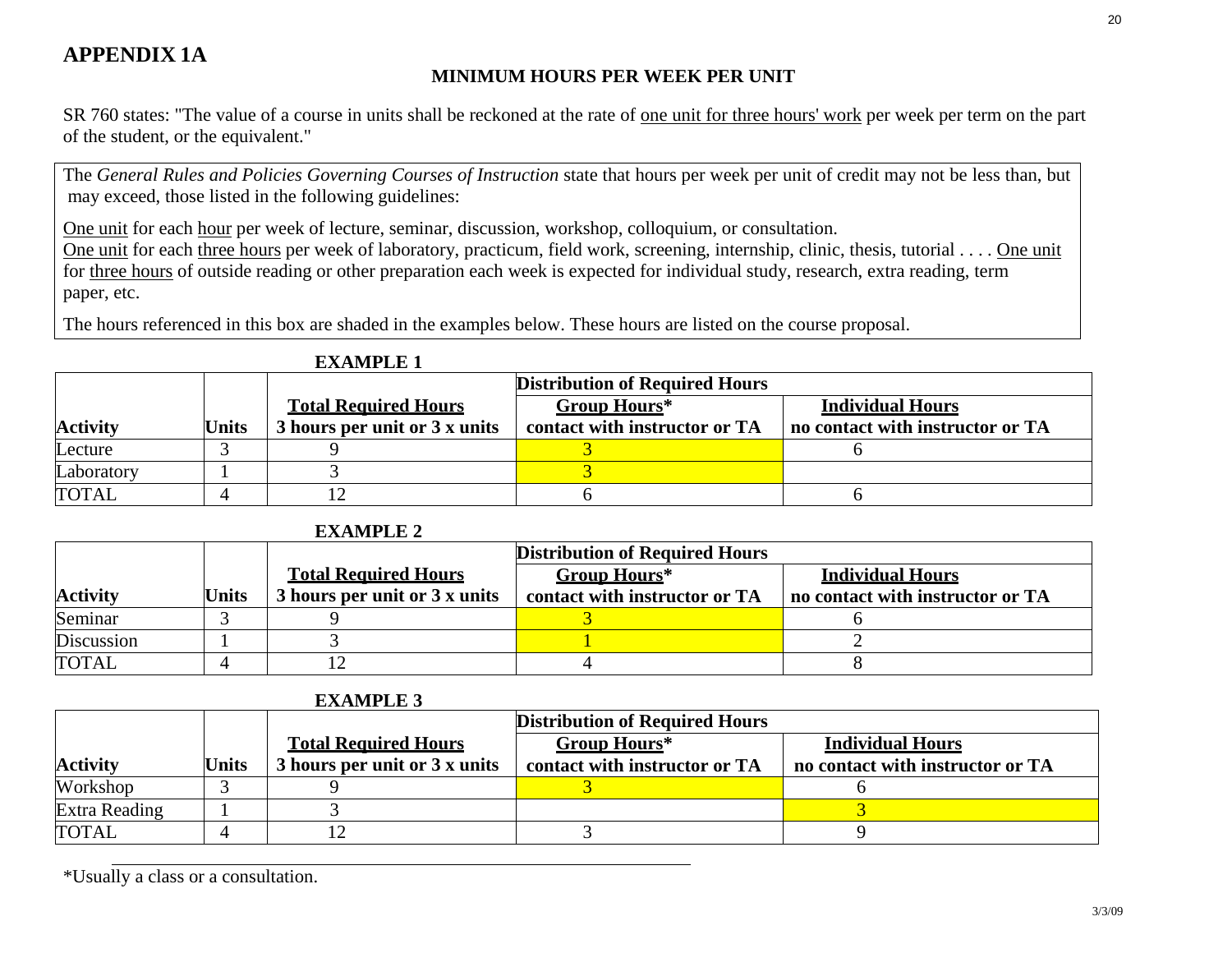# **APPENDIX 1B**

June 6, 1997

## TO: DEPARTMENT/PROGRAM CHAIRS

## FR: COMMITTEE ON COURSES

## RE: UNIT DISTRIBUTION AND COURSE APPROVAL FORMS

## **PLEASE DISTRIBUTE TO ALL FACULTY**

Recent course forms filed with the Committee on Courses have been unclear about unit distribution. Recently, a number of the proposed courses presented for consideration by the Committee on Courses have not established the academic rigor associated with 4 unit courses. To ensure that academic quality is maintained on our campus, it is critical that course credits accurately reflect the anticipated student work load. This memorandum is designed to explain these requirements. It is sometimes repetitive in its efforts to clear up any ambiguities; please be patient with it.

## Lecture, Seminar, Consultation, and Discussion

In general, 1 hour of lecture, seminar, consultation, or discussion is equivalent to one unit of credit. It is understood that a minimum of 2 hours of outside reading or other work is expected for each hour of lecture, seminar, consultation, or discussion. We are well aware that it is often hard to tell exactly how long reading that supports lecture materials will take, and that some students will work faster than others. However, faculty should have a realistic estimate of the time commitment associated with assigned readings and the readings assigned for lectures should be in alignment with course credit expectations.

The attachment of a current course syllabus is critical for the Committee on Courses to fairly evaluate lecture, seminar, consultation, discussion, and other hours. If consultation hours are proposed, the mechanism for implementing and monitoring this educational activity must be explicitly stated and justified.

#### Laboratory

Three hours of laboratory work is equivalent to one unit of credit. It is understood that students may need to spend significant additional time in preparation for laboratory or to report laboratory findings.

## Outside Reading, Extra Reading, Outside Research, Individual Study, Reading, and "Other hours"

One credit is given for 3 hours per week of outside research, extra reading, etc. These categories indicate that reading materials or research efforts *exceed* the reading required to support lectures ( 2 hrs./1 hr. lecture). The use of these educational activities must be clearly justified to the Committee on Courses.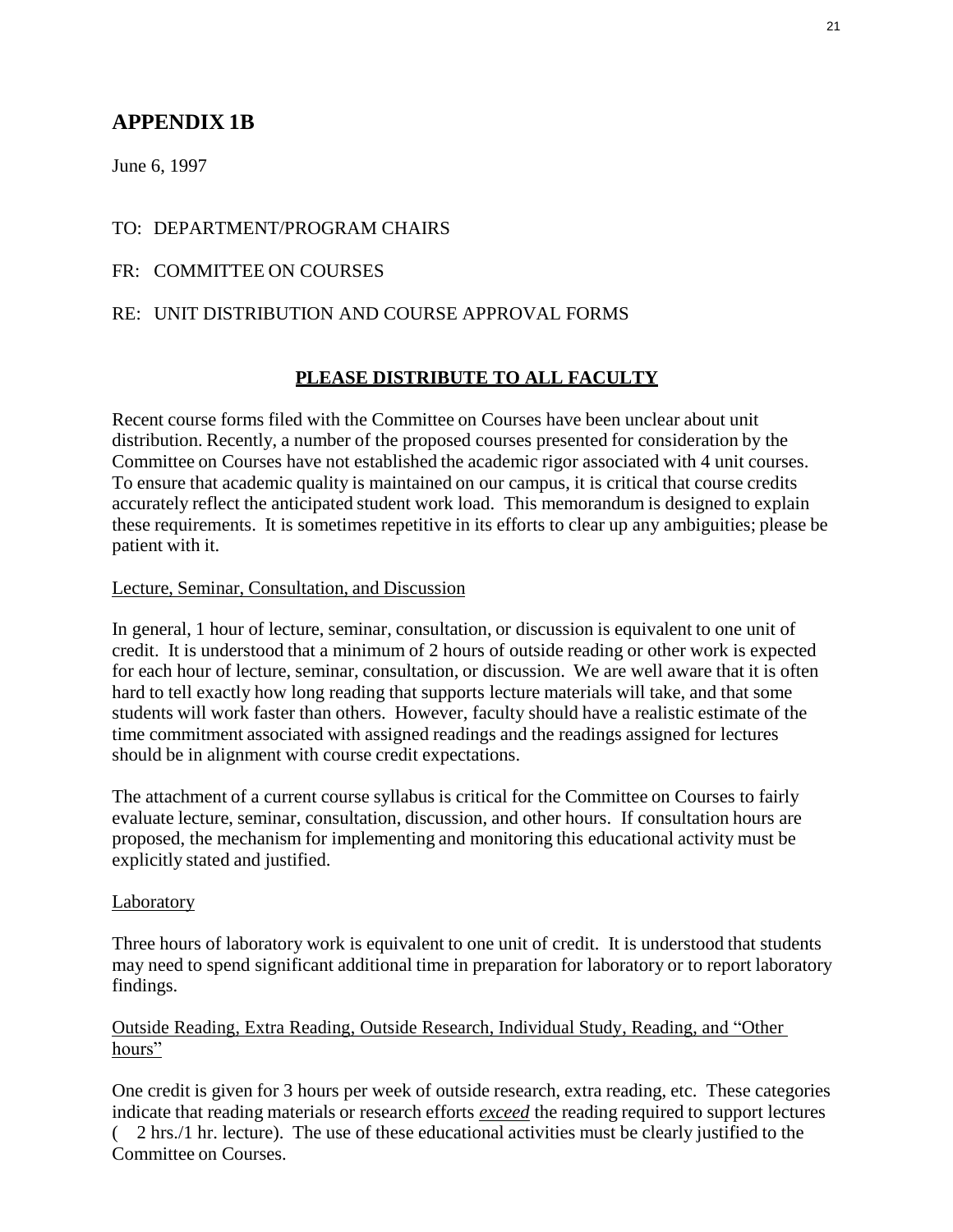Typical 4-unit course outlines include :

- (a) 3 hr. lecture (including approximately 6 hours of reading) and 3 hr. laboratory per week  $=$  4 units
- (b) 3 hr. lecture (including approximately 6 hours of reading) and 3 hr. extra reading per week  $=$  4 units

NOTE THAT THIS DOES NOT MEAN FOUR CREDITS FOR THREE HOURS OF LECTURE AND THREE HOURS OF READING, ETC., FOR A TOTAL OF  $(3 + 3 = 6)$  SIX HOURS OF WORK PER WEEK.

IT MEANS FOUR CREDITS FOR THREE HOURS OF LECTURE OR SEMINAR PLUS TWO HOURS OF OUTSIDE PREPARATION FOR EACH OF THOSE HOURS, PLUS THREE HOURS OF EXTRA OR ADDITIONAL READING OR OTHER WORK, FOR A TOTAL OF  $(3 + 6 + 3 = 12)$  TWELVE HOURS OF WORK PER WEEK.

OFTEN, NEITHER COURSE PROPOSAL NOR THE COURSE SYLLABUS MAKES IT CLEAR HOW THE WORK DONE FOR UNITS ASSIGNED AS "EXTRA READING", "TERM PAPER", OR "OUTSIDE RESEARCH" REPRESENT WORK THAT IS OVER AND ABOVE THE READING OR WORK THAT IS NORMALLY EXPECTED TO BE DONE OUTSIDE OF CLASS.

IN ORDER TO OBTAIN COURSES COMMITTEE APPROVAL AT FOUR UNITS, SOME INDICATION OF THE DIFFERENCE BETWEEN THE SIX HOURS OF READING OR OTHER WORK ORDINARILY ASSOCIATED WITH THE THREE HOURS OF LECTURE, AND THE THREE HOURS OF EXTRA READING, ETC. MUST APPEAR ON THE SYLLABUS OR IN A WRITTEN EXPLANATION ABOUT THE COURSE. It must be indicated that those extra hours are evaluated in some way distinct from the 'regular' six hours expected in connection with the lecture hours.

WE RECOGNIZE THAT COURSE SYLLABI ARE WRITTEN TO COMMUNICATE INFORMATION ABOUT THE CLASS TO STUDENTS AND ARE NOT SPECIFICALLY INTENDED TO PROVIDE ANSWERS TO THE ABOVE QUESTIONS FOR THE COMMITTEE ON COURSES. THEREFORE, ADDITIONAL INFORMATION IS WELCOME, EITHER IN THE FORM OF A MEMO, OR IN THE JUSTIFICATION SECTION OF THE COURSE FORM, TO ASSIST US IN THE EVALUATION OF UNIT DISTRIBUTION.

THE BASIC INFORMATION IS SUMMARIZED BELOW:

\*\*\* THE NORM FOR LECTURE, SEMINAR, CONSULTATION, AND DISCUSSION HOURS IS THAT ONE UNIT OF CREDIT IS ASSIGNED FOR EACH HOUR OF INSTRUCTION.

EXAMPLE: THREE UNITS ARE ASSIGNED TO A CLASS THAT MEETS 2 HOURS PER WEEK FOR LECTURE AND ONE HOUR OF DISCUSSION.

\*\*\* APPROXIMATELY TWO HOURS OF OUTSIDE READING OR OTHER WORK IS EXPECTED FOR EACH HOUR THE CLASS MEETS PER WEEK.

EXAMPLE: A CLASS THAT MEETS 2 HOURS PER WEEK FOR LECTURE AND ONE HOUR OF DISCUSSION REQUIRES 6 HOURS OF OUTSIDE WORK PER WEEK.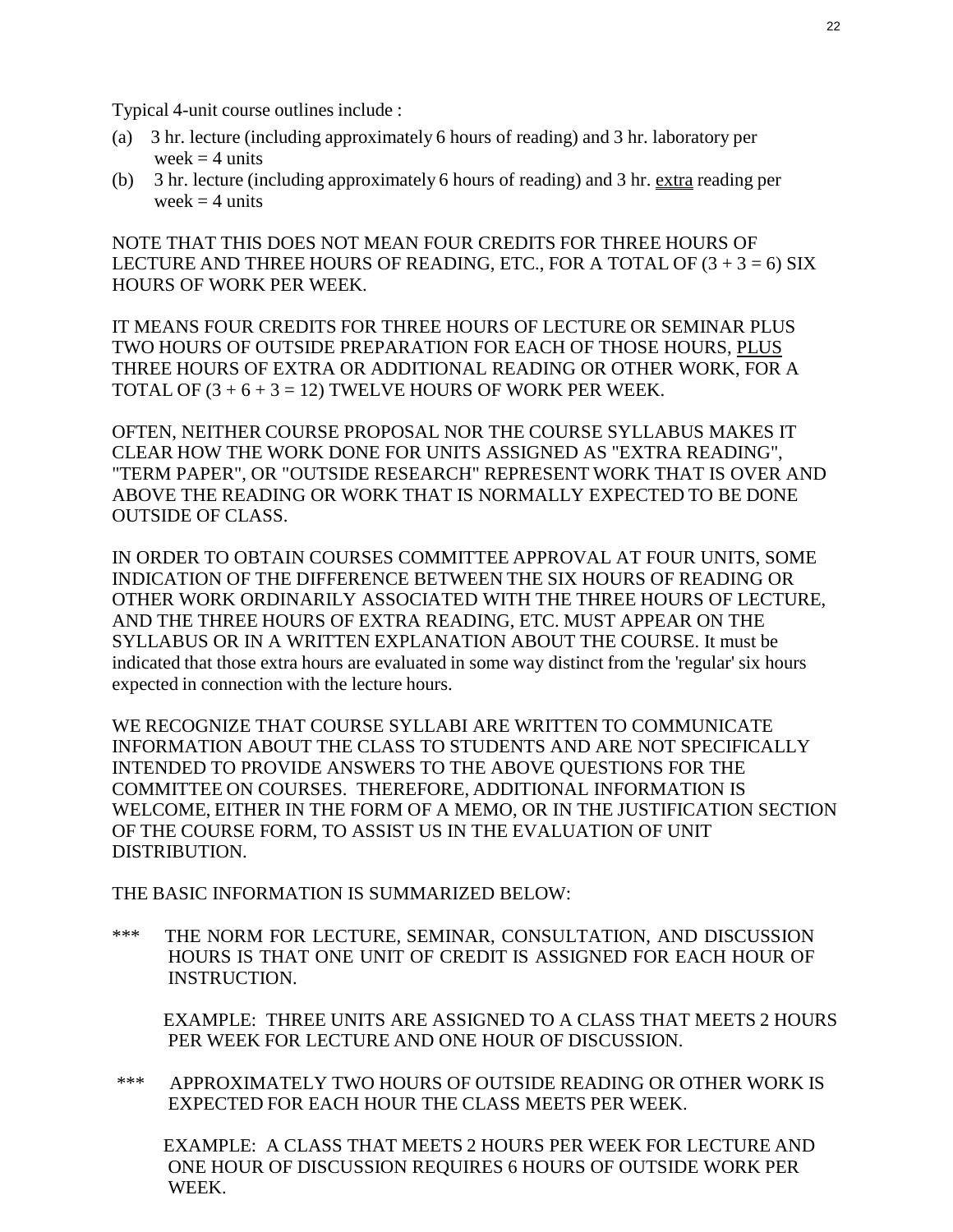\*\*\* OTHER WORK, SUCH AS LABORATORY WORK, FIELD WORK, OUTSIDE READING, INDEPENDENT STUDY, TERM PAPER, OR RESEARCH, IS USUALLY COUNTED AT THE RATE OF ONE CREDIT FOR THREE HOURS OF SUCH WORK.

EXAMPLE: A TERM PAPER ASSIGNED IN ADDITION TO THE TWO HOURS PER UNIT WORK NORMALLY EXPECTED SHOULD REQUIRE 3 HOURS PER WEEK THROUGHOUT THE QUARTER TO COMPLETE THE ASSIGNMENT.

We are well aware that it is often hard to tell exactly how long assignments will take, and that some people will work faster than others. Our point here is that THE WORK REQUIRED OF STUDENTS FOR A 4 UNIT COURSE SHOULD REFLECT THE CAMPUS EXPECTATION FOR 4 UNITS OF CREDIT, I.E., THERE SHOULD BE DIFFERENCES BETWEEN WHAT IS ASSIGNED IN 3 AND 4 UNIT COURSES.

\*\*\*\*\*\*\* FOR THE REASONS NOTED ABOVE, A COURSE SYLLABUS SHOULD ACCOMPANY ALL PROPOSALS FOR NEW COURSES AS WELL AS CHANGE FORMS FOR COURSES THAT INVOLVE A REALLOCATION OF UNITS, MAJOR CHANGES TO CONTENT OR NEW INSTRUCTORS.

The Committee on Courses encourages all faculty with questions about the Course Forms and course requirements to clarify all issues prior to submission of a course form. This will ensure a rapid approval of the proposed course through the Committee on Courses and other campus committees.

Faculty and staff should start with the Committee on Courses' "Course Guidelines".

Cc: Registrar/Assistant Registrar/Catalog Editor/Courses Coordinator Deans, Colleges/Schools/Graduate Division Chairs, Executive Committees Chairs, Committee on Educational Policy/Graduate Council Administrative Assistants & Graduate/Undergraduate Secretaries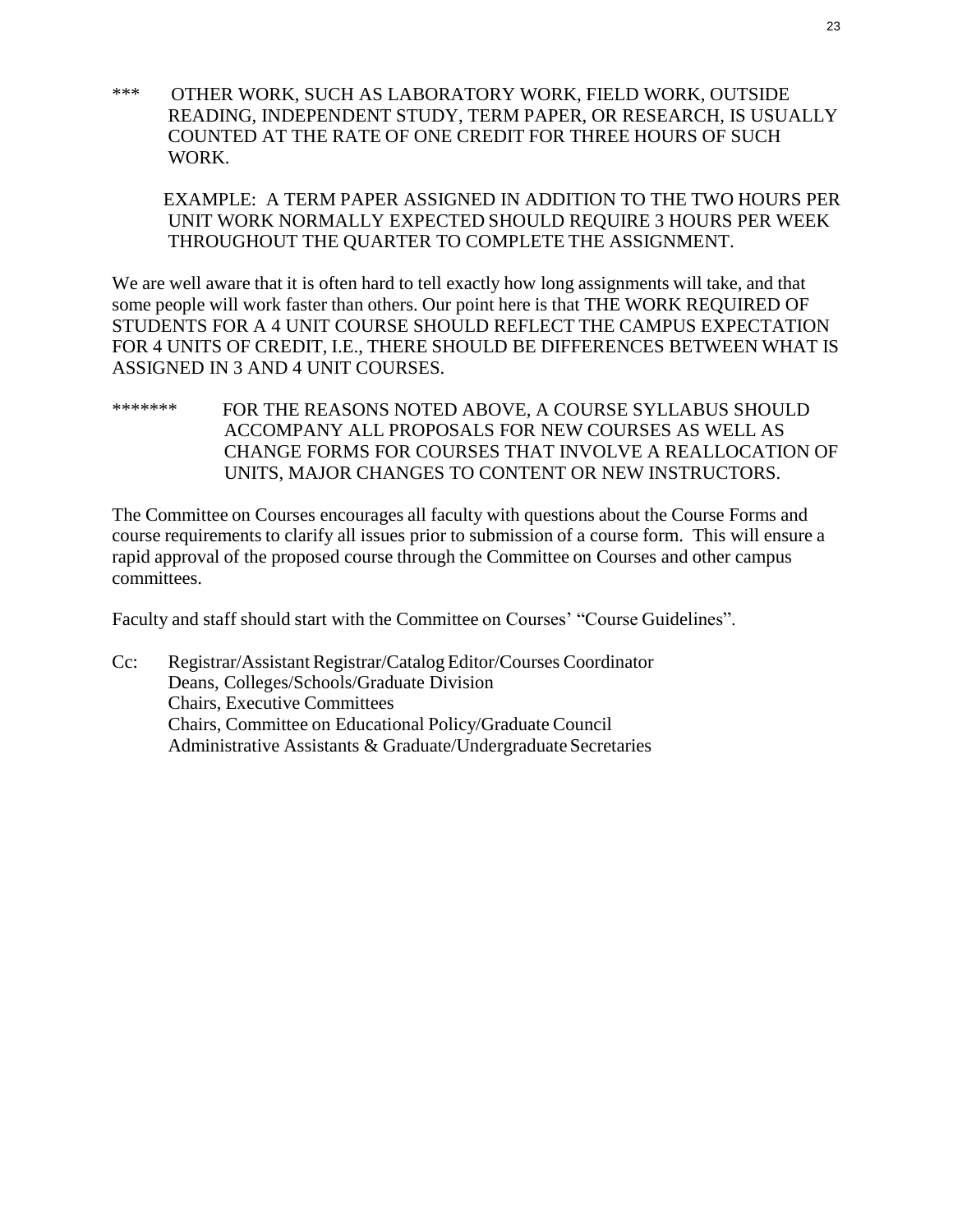## **GRADING**

#### **DEFAULTGRADING TYPES**

**Undergraduate Courses(001-199)**

The default grading type is Letter Grade or petition for Satisfactory/No Credit (S/NC).

**Graduate and Professional Courses(200-499)**

The default grading type is Letter Grade only.

When the grading type **is the default**, do not add a grading statement in CRS except to indicate that the course is graded In Progress(IP). Example: *Graded In Progress(IP) until HIST 100A and HIST 100B are completed, at which time a final grade is assigned.* When the grading type **is not the default**, add a grading statement in CRS.

Enter grading types in the **Grading Type** field. Enter grading statementsin the *Standard Grading Statement* field, or if you need to create your own grading statement, in the *Other Grading Statement*field. Note: Grading statements are added automatically by CRS at the end of the course description in the *General Catalog*.

**GRADINGTYPES** (shaded below) and their *STANDARD GRADING STATEMENTS* (in italics below)

#### **Letter Grade or petition for Satisfactory/No Credit (S/NC)**

Undergraduate Courses

This is the default grading type for undergraduate courses, so no statement is needed.

GraduateCourses

*May be taken Satisfactory (S) or No Credit (NC) with consent of instructor and graduate advisor*

#### **Letter Grade or Satisfactory/No Credit (S/NC); no petition required**

Students who submit a term paper receive a letter grade; other students receive a Satisfactory (S) or No Credit *(NC) grade.*

Students who present a seminar receive a letter grade; other students receive a Satisfactory (S) or No Credit (NC) *grade.*

*Students who present a seminar or submit a term paper receive a letter grade; other studentsreceive a Satisfactory (S) or No Credit (NC) grade.*

*May be taken Satisfactory (S) or No Credit (NC) by students advanced to candidacy for the Ph.D.*

Normally graded Satisfactory (S) or No Credit (NC), but students may petition the instructor for a letter grade on *the basis of assigned extra work or examination*

#### **Letter Grade only**

#### Undergraduate Courses

*Satisfactory (S) or No Credit (NC) grading is not available.*

Graduate and ProfessionalCourses

This is the default grading type for graduate and professional courses,so no statement is needed.

#### **Satisfactory/No Credit (S/NC) only**

*Graded Satisfactory (S) or No Credit (NC).*

**Other**

This grading type is no longer used.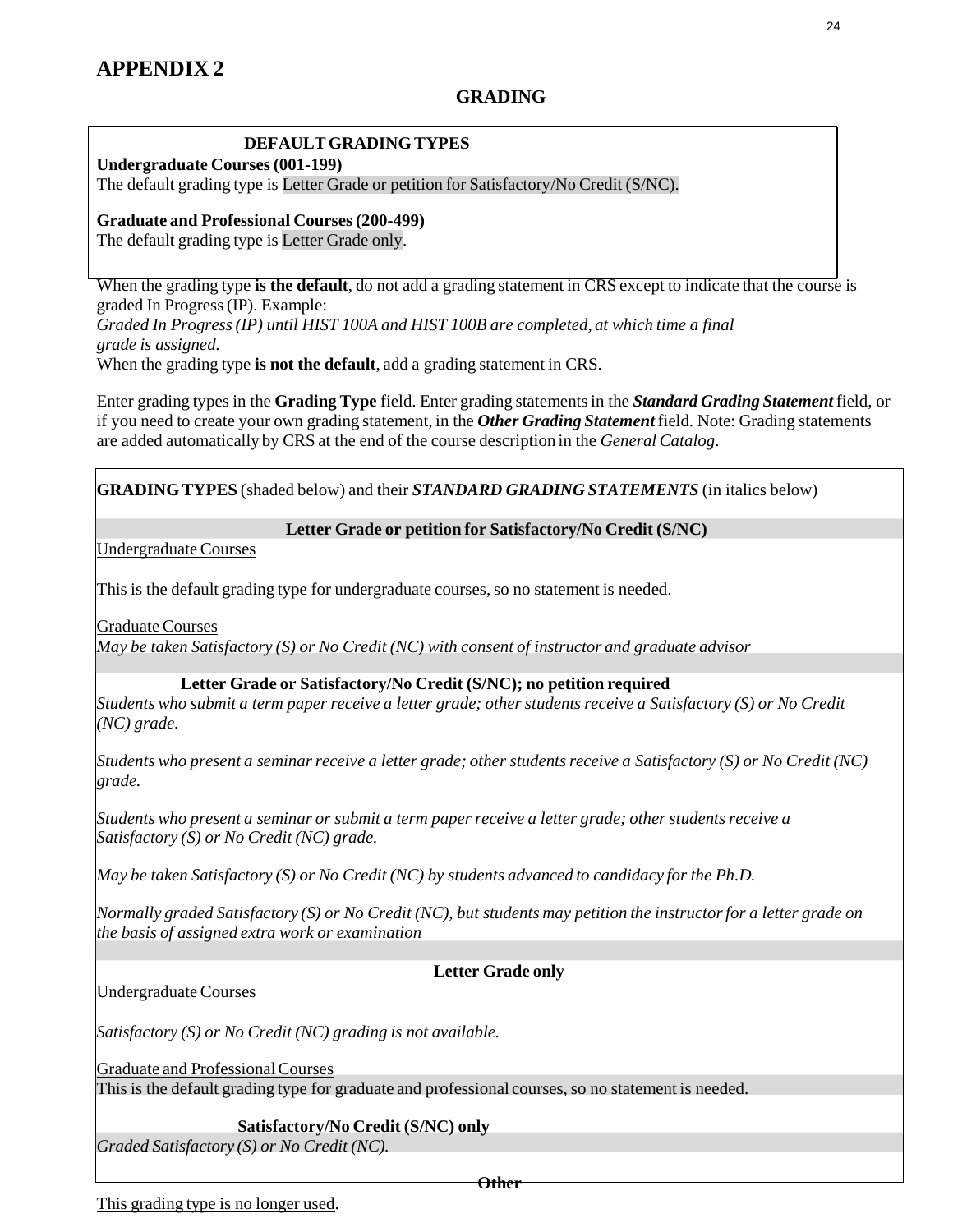# **APPENDIX 3**

# **Request for Extension of Course Proposal Submission Deadline**

| Request for CATERISION of Course in oposur Dubilities Deudinie                                                                                                                                                                                                                                       |                                                                                  |  |  |
|------------------------------------------------------------------------------------------------------------------------------------------------------------------------------------------------------------------------------------------------------------------------------------------------------|----------------------------------------------------------------------------------|--|--|
| <b>Course Number:</b>                                                                                                                                                                                                                                                                                |                                                                                  |  |  |
| <b>Course Title:</b>                                                                                                                                                                                                                                                                                 |                                                                                  |  |  |
| <b>Effective Quarter and Year:</b>                                                                                                                                                                                                                                                                   |                                                                                  |  |  |
| <b>Course Action</b> (check all that apply):<br>New<br><b>Deletion</b><br>Change<br><b>Course Number</b><br>Title<br>Cross-listing<br>Restoration                                                                                                                                                    |                                                                                  |  |  |
|                                                                                                                                                                                                                                                                                                      | Credit Statement (e.g., Credit is awarded for only one of BIOL 003 or BIOL 005A) |  |  |
| Other                                                                                                                                                                                                                                                                                                |                                                                                  |  |  |
| If the course is being deleted or its Course Number, Title, Units, Cross-listing, or Credit Statement is being<br>changed, or you are adding a priority enrollment statement; please request reports from your course proposal<br>preparer before completing the fields in this box.                 |                                                                                  |  |  |
| List other courses affected by course proposal:                                                                                                                                                                                                                                                      |                                                                                  |  |  |
| List programs (e.g., degrees, minors) affected by course proposal:                                                                                                                                                                                                                                   |                                                                                  |  |  |
| Course proposal needs approval before the following:<br>_ Schedule of Classes is published<br>Summer Sessions Catalog is published<br>First day of enrollment<br>First day of instruction<br>Agenda deadline for the next Riverside Division Academic Senate meeting<br>General Catalog is published |                                                                                  |  |  |
| Request extension of deadline to (date):                                                                                                                                                                                                                                                             |                                                                                  |  |  |
| Reason regular deadline was (or will be) missed:                                                                                                                                                                                                                                                     |                                                                                  |  |  |
| Chair of Department/Program:                                                                                                                                                                                                                                                                         | Date:                                                                            |  |  |
| Submitted By:                                                                                                                                                                                                                                                                                        | Date:                                                                            |  |  |
| Reviewed by Courses Specialist:                                                                                                                                                                                                                                                                      | Date:                                                                            |  |  |
| Comments:                                                                                                                                                                                                                                                                                            |                                                                                  |  |  |
| Approved ( _ with conditions in Comments field above)                                                                                                                                                                                                                                                | Denied                                                                           |  |  |
| <b>Committee on Courses Chair:</b>                                                                                                                                                                                                                                                                   | Date:                                                                            |  |  |
|                                                                                                                                                                                                                                                                                                      |                                                                                  |  |  |

**Instructions:** Complete the form and save as a Word Document. Submit this request as an attachment to an e-mail addressed to [mmiller@ucr.edu](mailto:mmiller@ucr.edu) and [beth.beatty@ucr.edu](mailto:marla.booth@ucr.edu)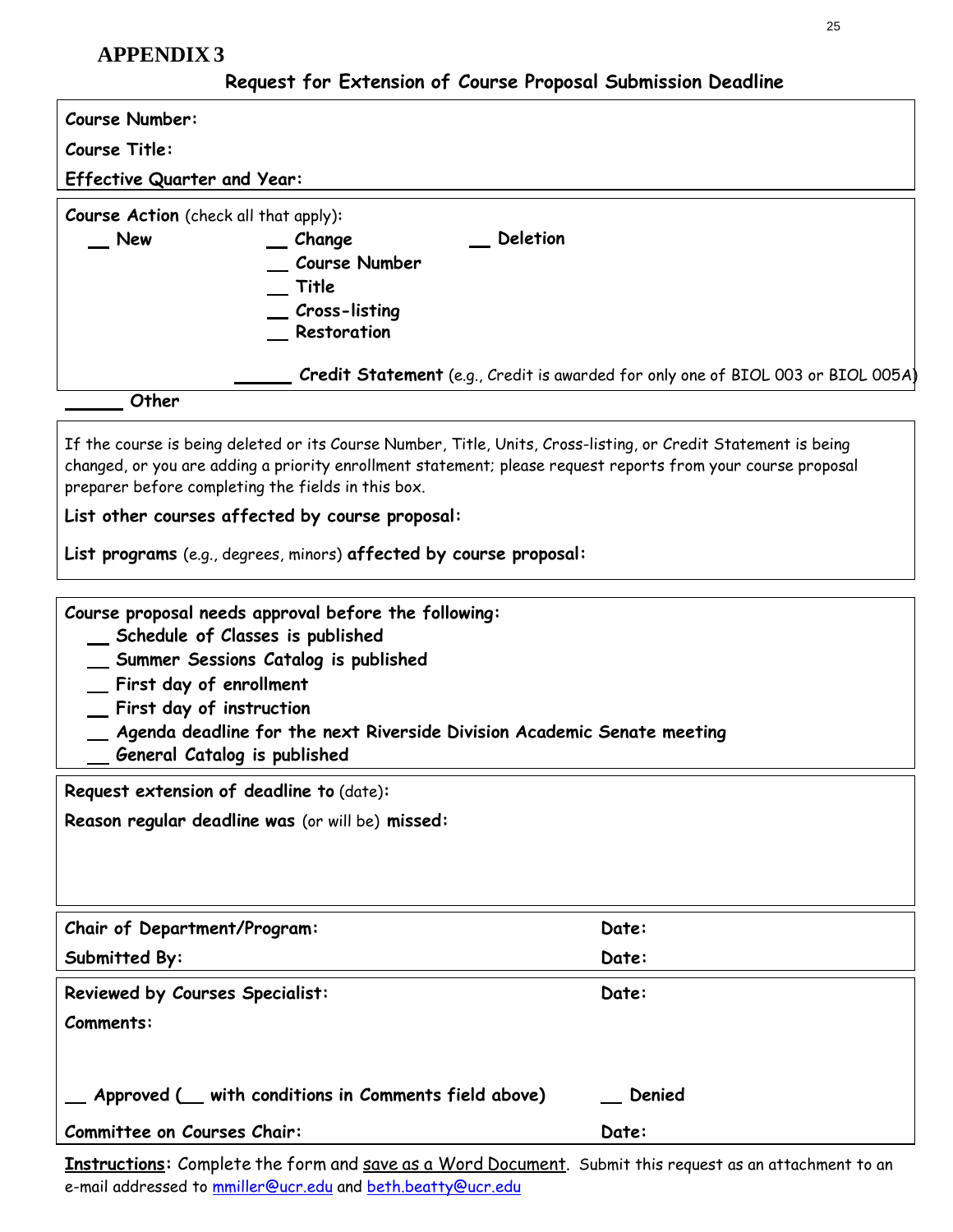# **APPENDIX 4**

# **GUIDELINES FOR REMOTELEARNING COURSES**

(Updated February 23, 2016)

## Preamble

It is the Committee on Educational Policy's interest to insure that courses with a significant remote learning (RL) component are reviewed fairly and consistently by the Senate; accordingly the Committee on Educational Policy (CEP) developed the guidelines below in collaboration with the Committee on Courses and Graduate Council. Either CEP or the Committee on Courses may modify or eliminate some of these guidelines as familiarity with remote learning (RL) courses develops and as best practices in the structure and delivery of RL courses are determined and generally adopted; it is to be expected that such modifications will be adopted after a consultation between these two committees in order to insure consistency. These guidelines are not offered as possible changes in the regulations or committee charges.

In considering RL courses the CEP has assumed that once the Senate through the Committee on Courses has approved a course, it has passed the necessary scrutiny to insure that the expected quality of instruction will be delivered. For the same reason, any instructor approved to give such a course is assumed to have the necessary expertise and should be given all the freedom to modify his/her methods of instruction. Based on this the CEP believes that RL courses should not be associated with a particular instructor, nor with particular choices of software or hardware. In addition, the Committee considers that the repeat policy should apply to courses with equivalent syllabi independently of their being traditional or RL.

This document does not deal with some thorny issues surrounding RL courses, such as revenue sharing and intellectual property. This is not done with the intention to minimize these important concerns, but because they lie well outside the scope of both the Committee on Courses and the CEP.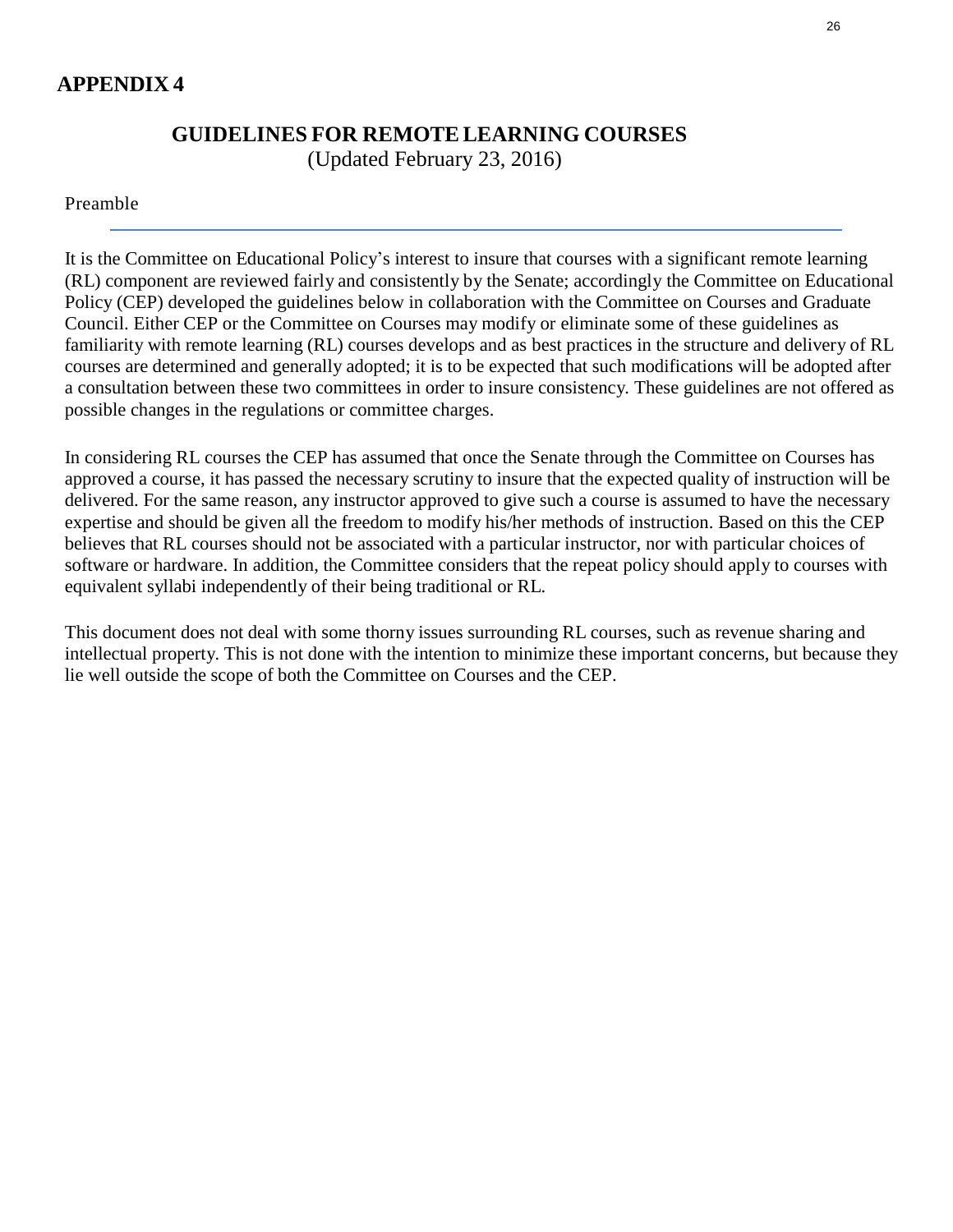## *Definition*

A course shall be labeled remote-learning (RL) if face-to-face contact with an instructor represents less than  $1/3$  of the total hours of required work per week<sup>1</sup>.

Though this will be the general definition of RL courses, both CEP and the Committee on Courses recognize that there may be cases where this will be inappropriate; the ultimate determination of whether a course is to be considered RL will be made by the Committee on Courses, and may be at variance with the above definition..

SR 760 associates one unit for 3 hours of work per week per term. It is understood, however, that a minimum of two hours of outside reading or other preparation is expected each week for each hour of lecture, seminar, consultation, or discussion. The general definition implies that a course with N units will be an RL course if it has fewer than N face-to-face contact hours/week. For example, a 4-unit course for which the total amount of face-to-face lecture plus discussion plus seminar plus workshop plus laboratory time is less than 4 hours/week, *would* be an RL course. It is presumed (and verified in the course proposal during the Committee on Courses review) that all additional required contacts between students and instructor(s) occur remotely. The guidelines below are intended, in part, to insure that this type of contacts will allow students to interact with the instructors.

## *CatalogDescription*

**Courses with standard and RL offerings are considered equivalent. Courses proposals with RL as a possibly delivery mode should include a sample course syllabus for RL delivery in lieu of or in addition to a syllabus for traditional delivery and should include the appropriate requests for repeatability. Courses, such as many lab courses, where physical interaction is an important aspect of the course, are presumptively not equivalent if offered in a RL format. Departments wishing treat RL and traditional delivery courses as non-equivalent are advised to number the courses uniquely and to use the overlap statement to prevent credit being given for both delivery formats**

All RL catalog course entries should include

- A broad description of the blend of traditional and online activities for the course
- Whenever pertinent, a note indicating that some specialized hardware and/or software might be required, referring the students to the course syllabus for specific descriptions

## *Approval*

All RL courses require separate approval of the RL syllabus by the Committee on Courses even if there is an approved traditional course with the same **course content**.

In considering approval of RL course proposals, the Committee on Courses shall be primarily focused on whether or not the RL course will provide quality of education at the level required by UC. The Committee shall be mindful that the goal of such courses is to provide access to more qualified students; neither possible reduction of graduation time, nor revenue advantages, shall be of relevance in the approval process.

 $<sup>1</sup>$  This definition parallels the one used at UC Berkeley.</sup>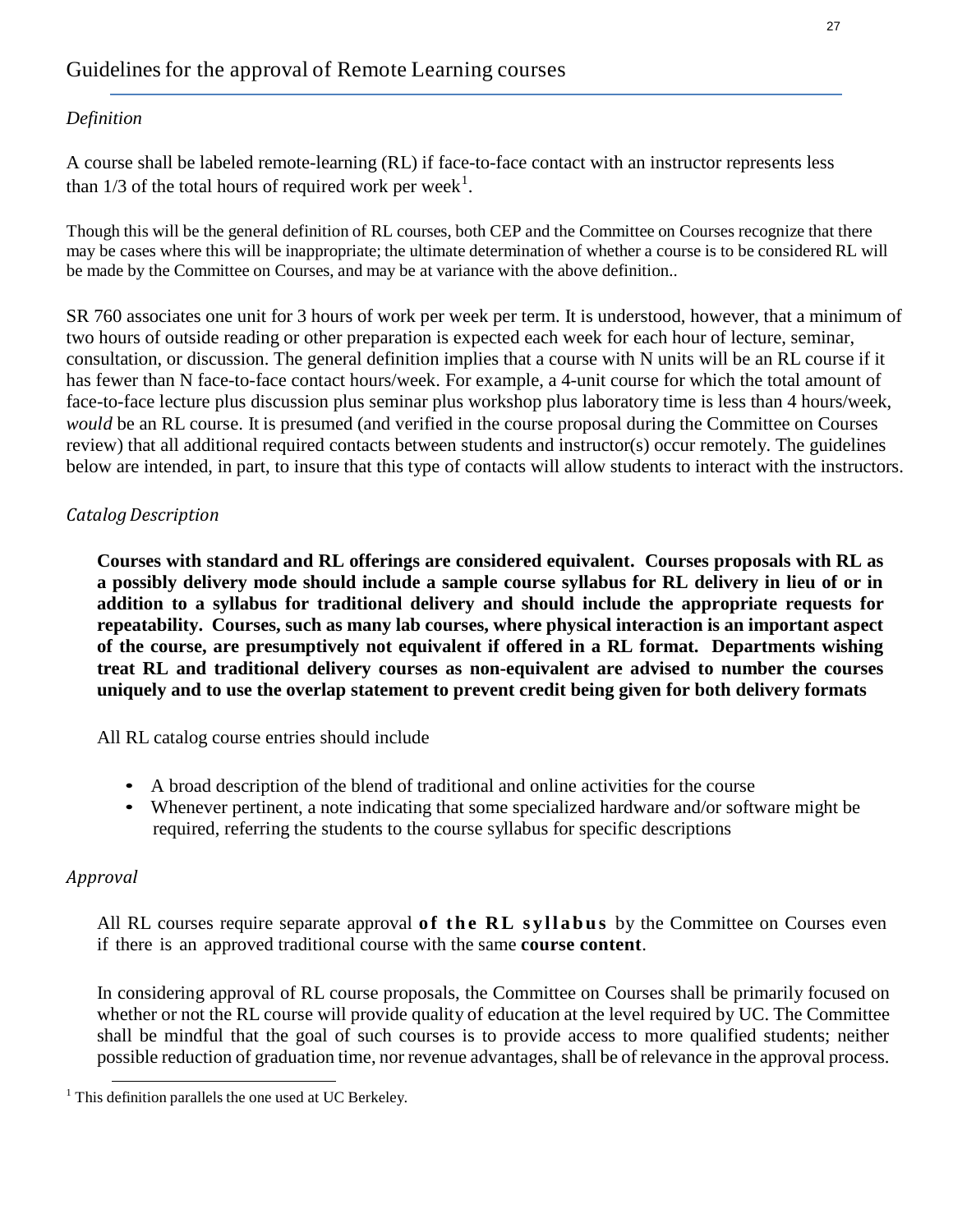Given the absence of generally-accepted best practices for remote instruction, the Committee on Courses may opt to initially approve a course **or syllabus with the RL format** only for a defined period of time, with a favorable review required before granting unrestricted approval. The Committee on Courses may require RL course proposals to provide details not required of traditional courses.

Any substantial modification in the delivery or evaluation methods in an RL course should require separate approval by the Committee on Courses even if the content matter is left unaltered.

When RL courses are proposed in degree programs that are subject to accreditation by external agencies (such as the ABET accreditation for Engineering programs), it is the responsibility of the department/program to insure that the external agency will accept the RL courses in the accreditation process

## *Evaluation*

In consultation with the college executive committees, the CEP and Committee on Courses will modify the course evaluation form to include items specific to RL courses. These committees will review and update this form every 5 years or earlier if needed.

No RL course is to be associated with a specific instructor. Nor will they be associated with particular software and hardware needed for their implementation; instructors should be free to replace one type of software/hardware with another form offering to offering as they see fit. Any substantial revision of the evaluation method, however, will require a separate approval by the Committee on Courses

## *Suggested Guidelinesto the Committee on Courses*

The following provide a list of points that the Committee on Courses may want to consider when evaluating RL course proposals. Not all points are relevant in all cases and additional ones might be raised for specific instances.

All RL course proposals should

- Conform to the standard schedules of 10-week offerings during the academic year, or 10/5/3/ week for the Summer session; the Committee on Courses can consider alternative scenarios under exceptional circumstances on a case-by-case basis. Any proposal to allow students to take evaluations at different times during the term must also include workable plans to maintain the integrity of the evaluations (see also next bullet).
- Provide a clear description of the evaluation methods including the measures aimed at preventing student dishonesty (especially if online examinations are proposed). In addition, electronic assessment tools must be designed/chosen to insure sufficient variation in the evaluation instruments from offering-to-offering so that the availability of tests from previous offering does not compromise future evaluations.
- Guarantee student access to the instructor in charge of the course. Access to the instructor cannot be delegated to any sort of assistant. The course description should include the frequency, duration and manner of such contact hours. Similarly the number and manner of TA contact hours should be included in the course description.
- Make all reasonable accommodations to insure course access for students with disabilities.
- Rely on generally available hardware since requiring cutting-edge technology will disadvantage some students.